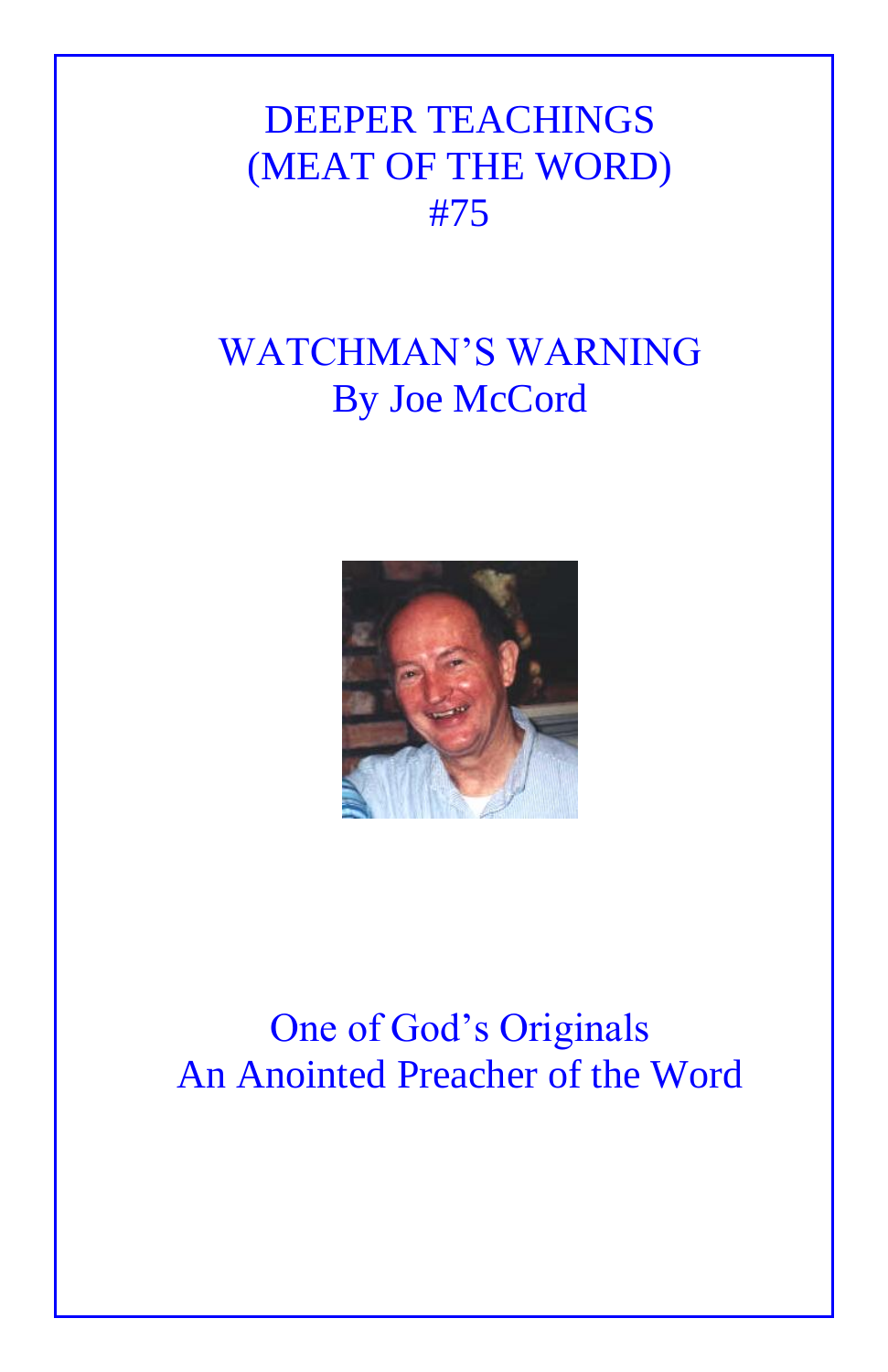### WATCHMAN'S WARNING

#### by Joe McCord

*Rev. 10:1-11:* 

*And I saw another mightly angel* come *down from heaven clothed with* a *cloud: and* a *rainbow was upon his head, and his face was* as *it were the* sun, *and his feet* as *pillars of fire: And he had in his hand* a *little book open: and he set his right foot upon the sea, and his left foot* on *the earth, And cried with* a *loud voice,* as *when* a *lion roareth: and when he had cried, seven thunders uttered their voices. And when the seven thunders had uttered their voices, I was about to write: and I heard* a *voice from heaven saying unto* me, *Seal* up *those things which the seven thunders uttered, and write them not. And the angel which I saw stand upon the sea and upon the earth lifted* up *his hand to heaven, And swear by him that liveth forever and ever, who created heaven, and the things that therein are, and the earth, and the things that therein are, and the* sea, *and the things which are therein, that there should* be *time* no *longer: But* in *the days of the voice of the seventh angel, when he shall* begin *to sound, the mystery of God should* be *finished,* as *he had declared unto his servants the prophets. And the voice which I heard from heaven spoke unto* me again, *and said,* go *and take the little book which* is open in *the hand of the angel which standeth upon the sea and upon the earth. And I went unto the angel, and said unto him, Give* me *the little book. And he said unto* me, *Take it, and eat it up; and it shall make thy belly bitter, but it shall* be in *thy mouth sweet* as *honey. And I took the little book out of the angel's hand, and ate it up; and it was* in *my mouth sweet*  as *honey: and* as soon as *I had eaten it, my belly was bitter. And he said unto* me, *Thou must prophesy* again *before many peoples and nations, and tongues, and kings.* 

We have heard many times the truth that the word in the New Testament-the Greek word "Angelos" that is normally translated "angel" -is really a word that means messenger. Therefore, particularly when you find these angels that are in the book of Revelation, it is not primarily talking about wing-flappers, even though we are aware that there are literal spirit beings-angelic beings~ in the heavenly realms. It is really talking about a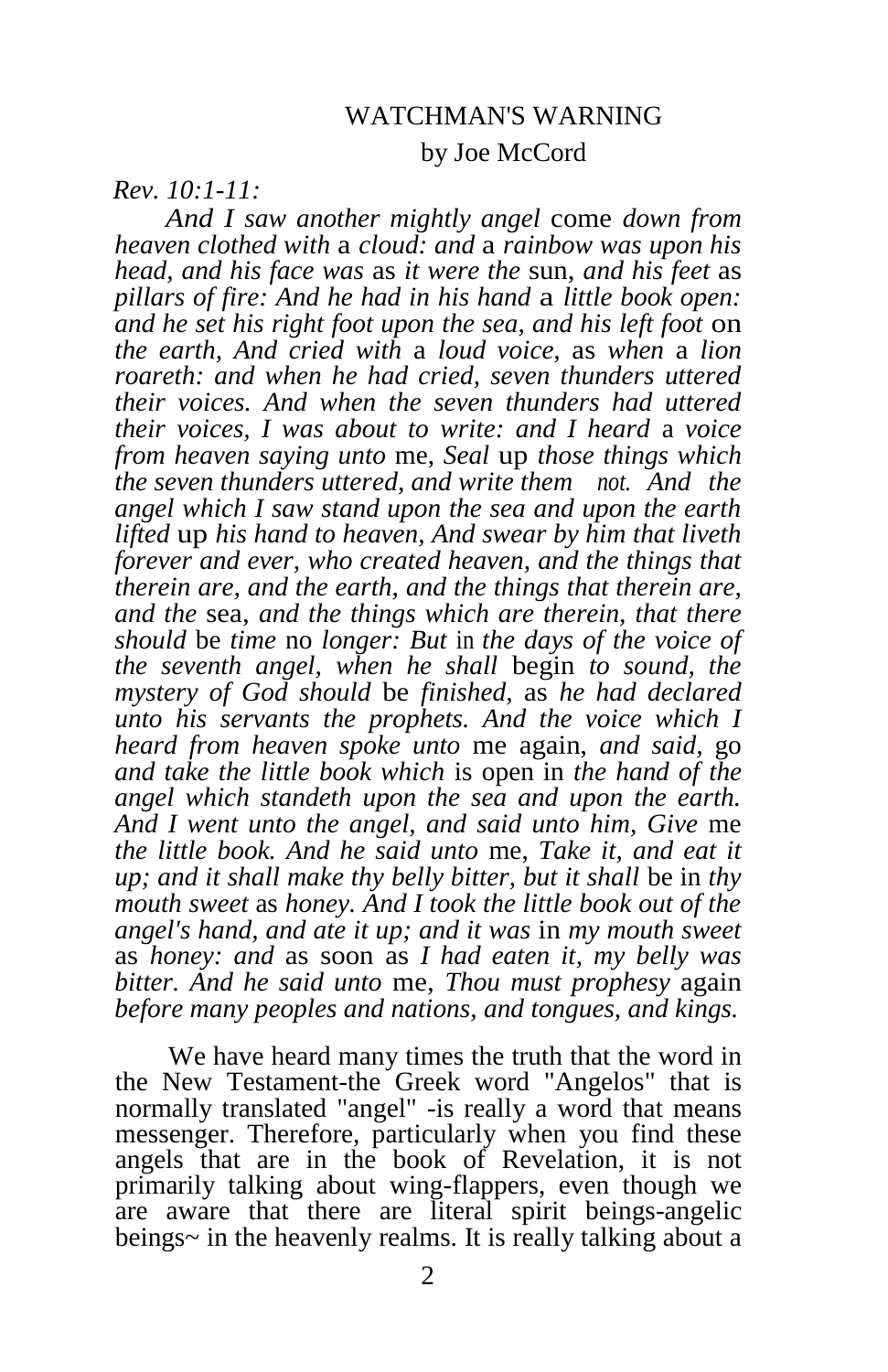corporate messenger of God, a ministering company; these angels appearing in the latter days in the earth.

I have seen for some time, and I know that other ministries have, too, that the angel-messenger here in the tenth chapter, of the book of Revelation is really referring to the two-thousand-year-old body of the Lord Jesus Christ coming from the heavenly realm. I believe that the message of this particular angel in Revelation ten is a word that is brought by a corporate body that is part of that messenger that comes particularly at the culmination of this age.

We have been hearing a word today telling us that if we want to be in that company that manifests life, then we must allow the Spirit of God in this hour of purging, in this hour of judgment, in this hour of dealing, to truly cleanse our walk in him.

We can see in this scripture the characteristics that are going to be in this messenger who brings forth the life of God. For John said the first thing that he saw about this angel that came down from heaven is that he was clothed with a cloud. Now, a cloud is a covering, and we know that in Old Testament Israel when the hour came that God, through Moses, led the people of Israel out of the bondage of Egypt, the word of God tells us that as they traveled in their wilderness journey, they had the cloud over them by day and the pillar of fire by night that covered them. We have already been hearing a word today telling us that if we want to be in that company that manifests the life of God we must yield ourselves to be clothed with that cloud, that is, with the covering ministry that God has provided for us.

And yet, I have noticed that for many years in this part of God's move, we have heard over and over and over again the word "covering," "covering," "covering." You have heard a ministry say to you over and over again "Stay under your covering, stay under your covering, stay under your covering." Some have even questioned why the ministry continues to say that. They have attributed it, perhaps in some cases, to some sick, weak thing that they think is in the ministry, feeling perhaps "They want us to stay under them so that they can rule over us in some natural, carnal, fleshly way," the way ministries from time to time who have not understood covering in its purest sense have. But I have found that although the word is spoken and thrown around over and over again, we have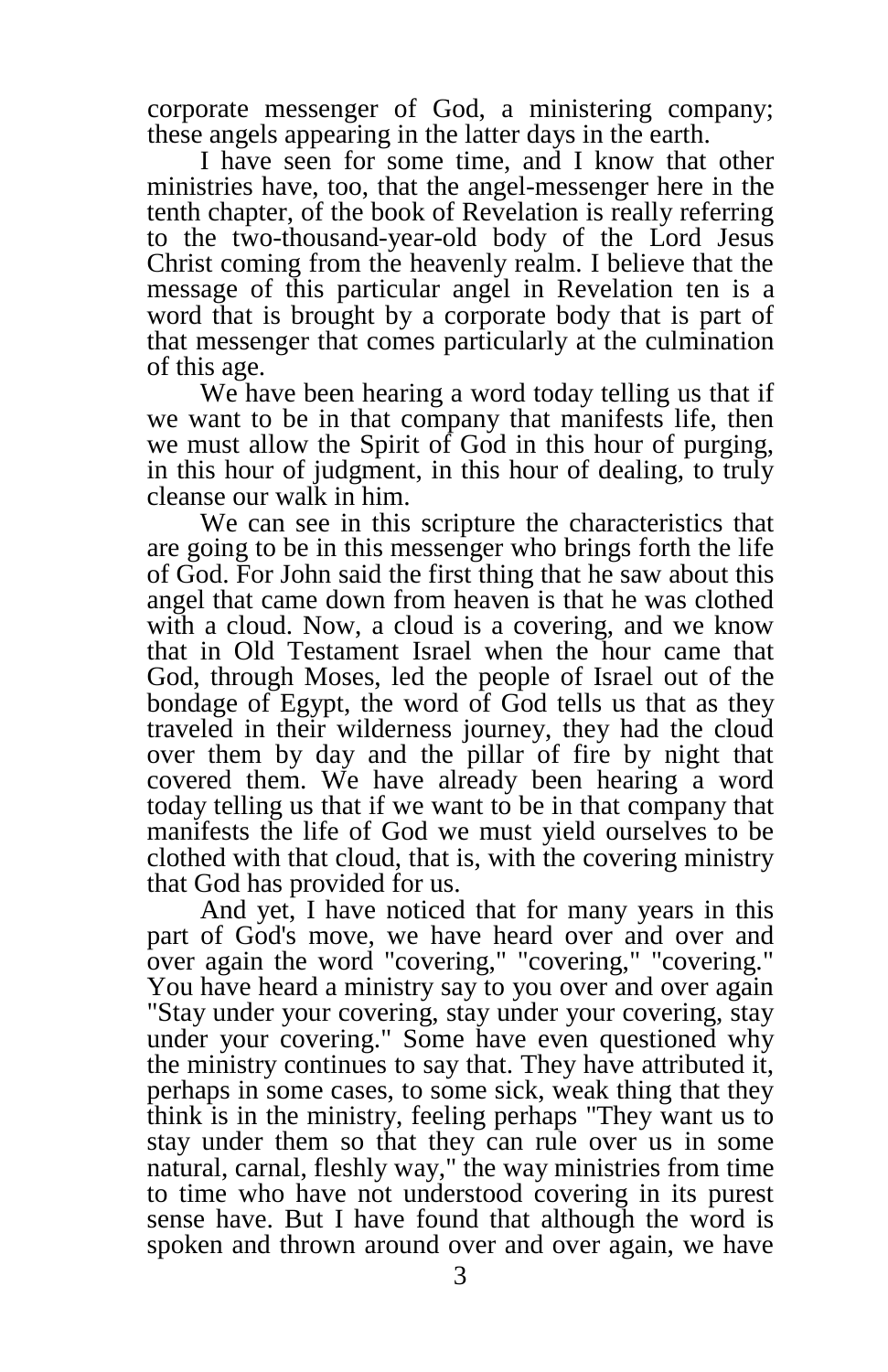many people in our midst who do not really understand covering.

Some time ago, I was in a certain assembly and there was a brother there who had invited me and the elders in that local assembly to come to his house for an evening of conversation with him. The reason he wanted us to do that was because this brother, who had been really somewhat on the fringe of the flow in that assembly, even as far as his attendance at the meetings was concerned, was desiring to take a certain step and make a certain decision. And if he made that decision there was a potential, if the assembly went with him in it, that it could effect that entire local assembly. And the brother wanted me and the other elders to sit in his home and discuss the thing with him, which we did one night, from seven o'clock until about midnight, because he wanted those local elders to sanction and give their witness to the step that he wanted to take.

The only problem was that the local elders had said to me, "We cannot really give our witness to this for several reasons, but one reason we cannot is because we do not believe this brother is really under the covering of our ministry." They said, "We have never seen in him any real indication of awareness or need to be covered by us. We have never seen in him any willingness to really commit himself to the anointing of the spirit of God that is in us and really be covered by us. Therefore, we do not feel we can cover him and don't feel we can give our witness."

But he sat in the living room across from me and said, "Brother Joe, I consider myself not only committed to this move of God and not only committed to this word and not only committed to this truth, but I consider myself to be under the covering of these brethren here, and I am frankly a little bit mystified as to why they do not see that I am under their covering, because in my heart, I believe I am."

But as the evening went along and the conversation progressed, I picked up something, and finally, in order to really touch the thing at the root, I decided I'd better ask him a question. Now, before I asked him the question, I pointed out something to him. I said, "You know, brother, the Word of God says that the confusion in these latter days in the earth is going to become so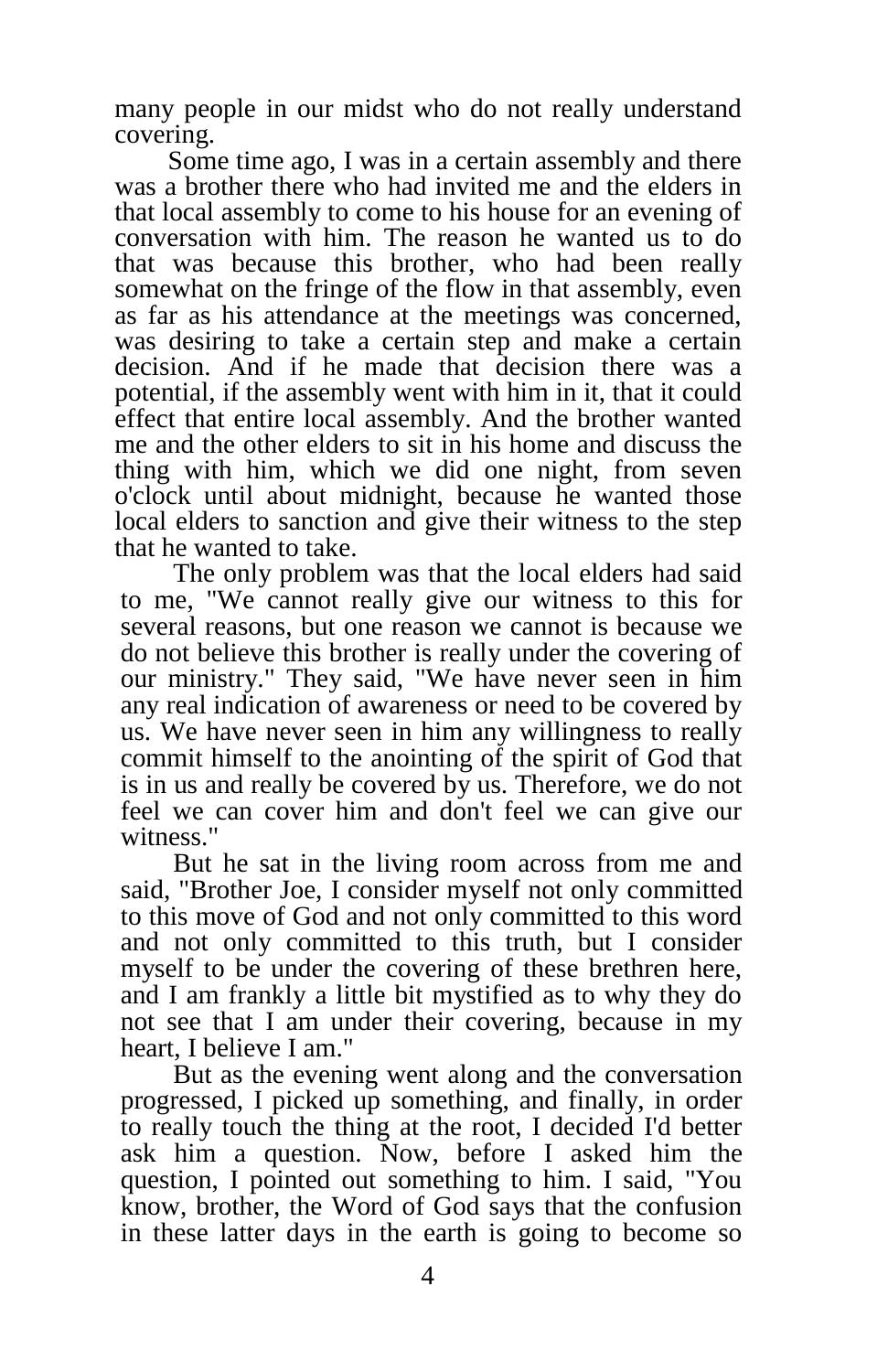intense and so great, that if it were possible, even the very elect would be deceived. Now, I am convinced it says **IF** it were possible even the very elect would be deceived, because of the fact that it is not possible. Those who truly are in the elect company cannot be deceived."

Brother Buddy Cobb was sharing with me a while back, saying that one of the ways you know the elect is that there is something in them, deep inside, that no matter how much confusion is around, they cannot ultimately be deceived. I see that is really telling us that it is impossible to deceive and sidetrack those who are the elect of God from their ultimate calling of manifesting the fullness of Christ.

Although it is impossible for them to be ultimately sidetracked from manifesting that calling, that, of course, does not mean that it would not be temporarily possible, even in their journey toward perfection, for the elect to hear a voice at some point that temporarily sidetracks or deceives them. Therefore, you find that Abraham in the Old Testament, who was definitely the elect of God, got temporarily sidetracked by a wrong voice and entered into union with his bond maid Hagar and produced Ishmael, and the whole thing was one big mess, although God still worked it all out. But because Abraham was the elect, the son of the promise, Isaac, still came forth, and the purpose of God in him was still fulfilled. He could not ultimately be deceived. But the whole reason that the Word tells us in first John to test the spirits, to see whether they be of God, is because it is possible, even if you are the elect, at some time to hear a wrong spirit and be temporarily deceived.

I said, "Now, Brother, I want to ask you one question. Do you believe it is possible, no matter how many times you have heard rightly from the Lord, no matter how close to God you are, and no matter how much He has used you, and no matter how anointed you have been in the past, do you believe that it is possible that you could hear a voice that you feel absolutely certain is the voice of the Lord, and in fact it be the voice of another spirit? Do you believe that it is possible that you, therefore, could be deceived?"

He paused for a moment and looked across the room at me and he said, "No, I have been led so correctly so long that I really do not think it is possible."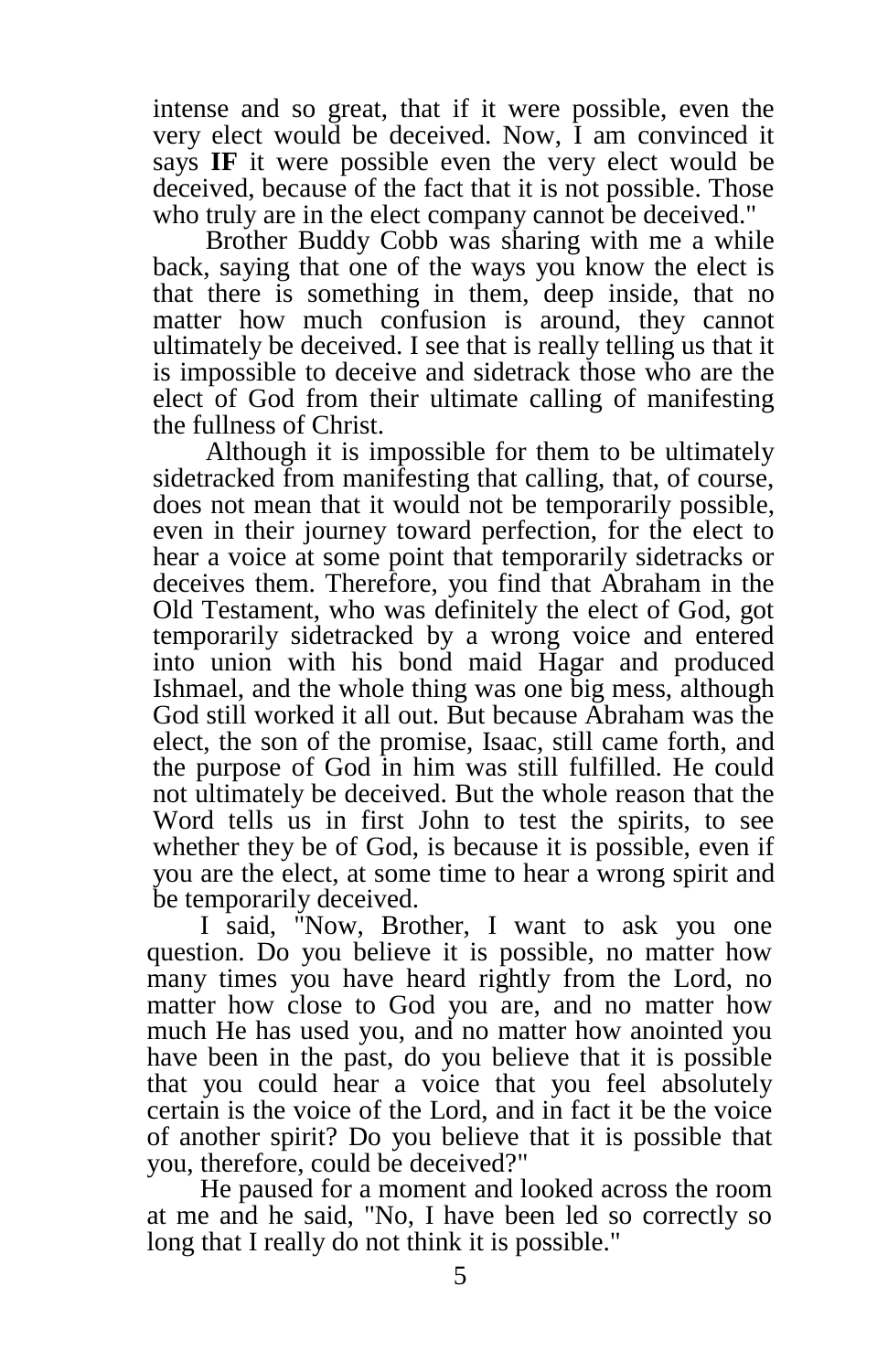I said, "Well, Brother, we just solved the question as to whether you are under the covering of this ministry or not, because by that statement you have let me know that you are not under the covering of this ministry. The statement you just made has made it crystal clear to me, and I am sure to everybody else in this room, that you do not even understand the need for a covering, because you are convinced that every time you hear that inner voice speaking, it is impossible for you to be deceived. That is the greatest possible deception that anyone could fall into, and you are not under their covering."

Yet that man had sat there all night long saying, "I am," and he did not even understand what a covering is. So 1 went ahead to explain to him. I said, "Listen, those of us who are really committed to the covering principle in the word of God have had to let the spirit of God break us and deal with us and humble us enough to realize that any of us, no matter how anointed we are, including the most anointed apostolic ministry in our midst, no matter how many times we have heard rightly from the Lord, no matter how long we have walked with Him, yet it is still possible that there is another voice-the voice of an enemy spirit-that will speak to us and temporarily deceive us in our journey. It is because of the fear of that happening that we have submitted ourselves to a corporate covering, a ministry around us that can test those spirits and protect us from that wrong voice. That is what it means to be covered. You have to come to that place, before you can be under any covering, of really facing that and really seeing that need."

Another principle of covering we have sought to move in, in this part of God's move on the earth today, that some have not understood is that, as Brother Sam Fife used to teach, the ministry that is mature and wise will seek to govern God's people, not as much as possible, but as little as possible.

In the same way that God governed Old Testament Israel from the smallest place in the tabernacle, the Holy of Holies, from the smallest piece of furniture in that tabernacle, the Ark of the Covenant, and governed that whole Tabernacle from that place where his Shekinah glory dwelt, that ministry that is a wise ministry in God will not be seeking to suffocate the people, or ever get their leadings for them, or ever tell them what to do, but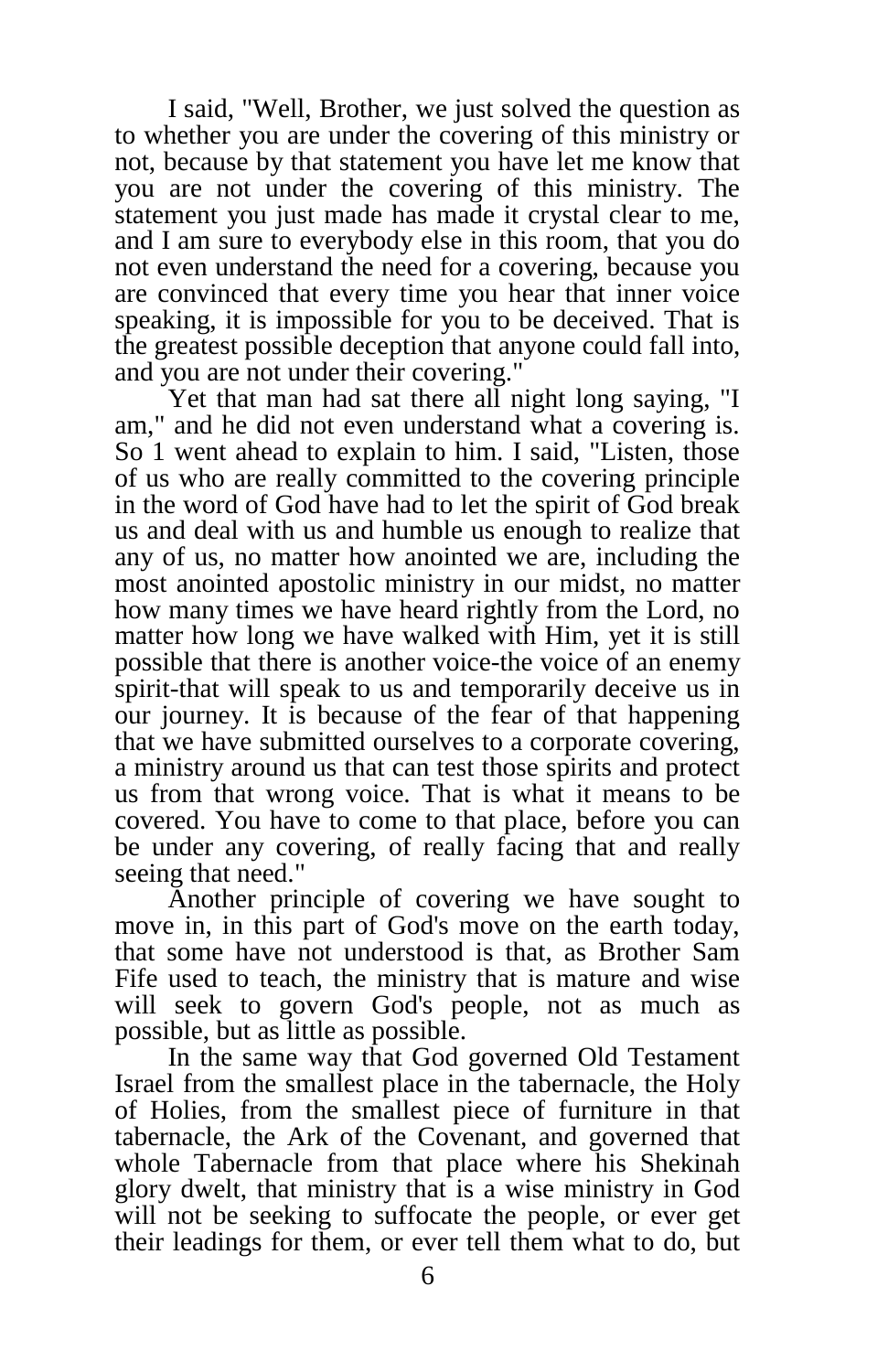will always be there to leave them free to hear the voice of the spirit of God and wait for God to deal with them until they come to the place of humbly recognizing that they could hear a wrong voice and therefore desire to be covered by that ministry. But it is never, never, ever the calling of that ministry to get your leading for you, or to hear the voice of God for you, because you are all capable of hearing the voice of God. Jesus said, "My sheep hear my voice." It is only the calling of the ministry to protect you when you hear a voice you think is God and is, in fact, a wrong voice. It is not their calling to govern over you as much as possible, but to leave you· free to grow up and mature and be able to hear the voice of the Spirit of God, covering and protecting you, but governing as little as possible, not as much as possible. Therefore, we have also always taught in this move of God that, when it comes to the word that does come forth through this voice of many waters, this corporate messenger, every one of you is absolutely free in the Spirit to witness, whether you believe that word when it is ministered, or whether you do not believe it, because we cannot impose doctrinal truth upon you, and we cannot impose spiritual principles upon you. They can only truly become a part of your life as you, through your union with the Spirit of God, witness to them and allow the reality of them to be worked in your inner being and in your inner man. Therefore, we also have taught that when the Spirit of God leads you into a corporate bodylife situation or when the spirit of God leads you into a corporate farm, that there is an order for the corporate life in that house and the corporate life in that farm, and that order comes out of the belly of the corporate ministry. Elders govern over the body of Christ, and they receive the order of God for that farm, in the same way that the governmental order for the United States of America came out of the belly of George Washington and the fathers that God was using in that hour to establish this nation. Therefore, when you are in that corporate situation, whether it is a house or a farm, when you go there, you are committing yourself to submit, not to the individual personalities of the ministry of that farm, but to submit to the principles of order that govern it, to the governmental order of God that has come out of the belly of that ministry. Now, when you are living in that house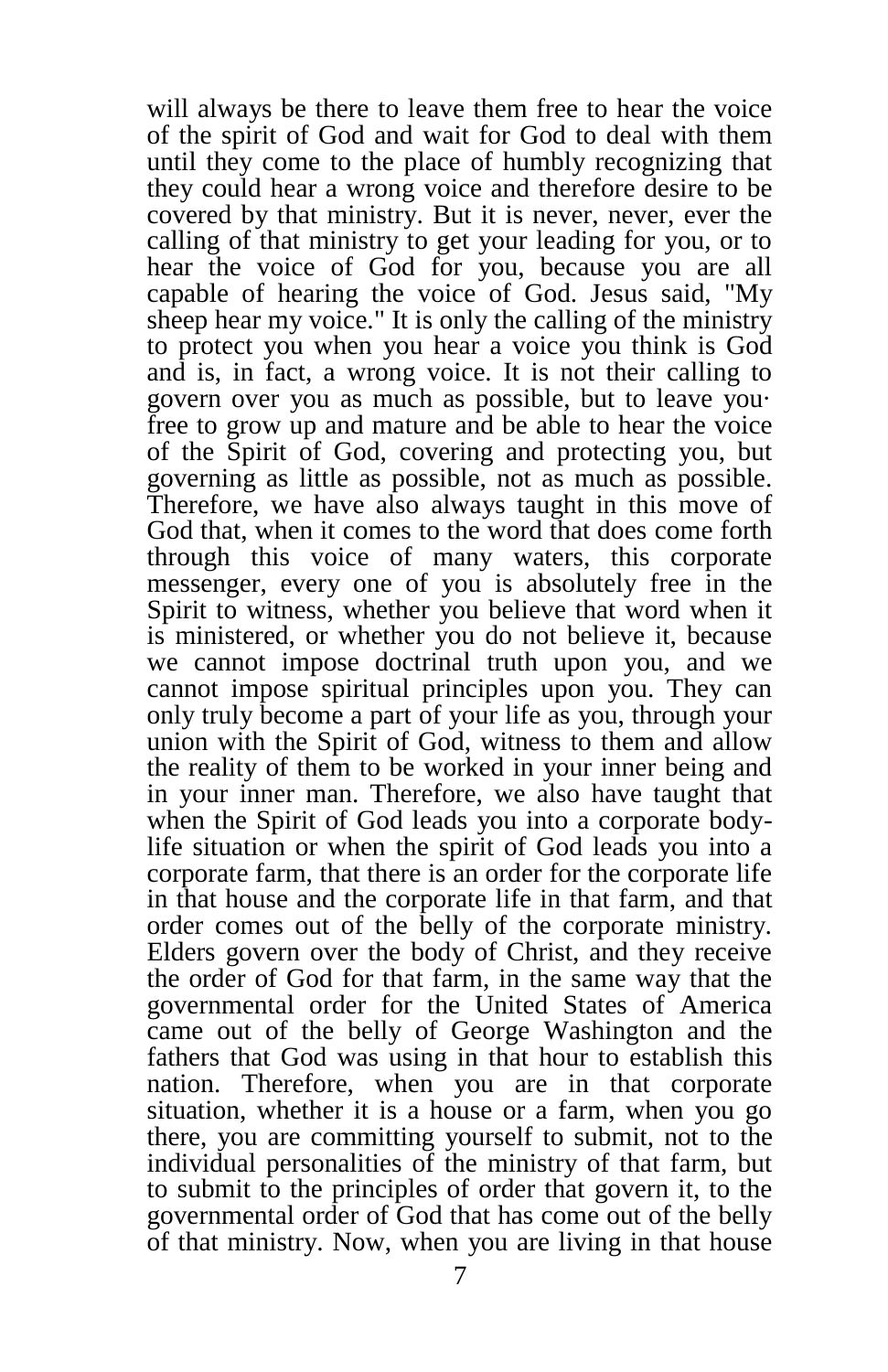or farm you are still free to not witness to all those principles of order, but if you live there and have committed yourself to live there, you should submit to those principles of order. Otherwise you are free to leave. You are not free to stay there and do your own thing. That is still the problem with all of us-we want to do our own thing. I was going to Birmingham, Alabama, to minister for a night. Brother Wayne Gentry from Alaska drove me, and we had a beautiful sunny spring afternoon, driving across the freeway in Georgia and later in Alabama. As we were driving along that day, Brother Wayne turned on the radio and picked up a gospel radio station. We began to listen to some of the gospel music coming from this station, and it was certainly entertaining, to say the least. There was a girl who came on singing, "I'm gonna jump down, touch the ground, turn around and praise the Lord," and I thought, "My, that is 'edifying'?" But eventually a fellow with a combination rock-country beat came on, and he was singing a real "beauty" that went basically like this: "Me and Jesus got our own thing goin', me and Jesus got it all worked out, me and Jesus got our own thing goin', don't need nobody to tell us what it's all about." And I said to Brother Wayne, "That is the theme song of half the people in this move of God." That is the theme song of the individualistic nature in all of us that says, "Well, bless God, I do not really need to be checked and covered and balanced because 'Me and Jesus have got our own thing going,' and we will work this whole thing out and I do not need any ministry, any covering, any check and balance to tell me what it is all about." Now, that is the thing that has to be broken in us! When God leads us into corporate life on'i1 farm, in a house, or whatever, there is a principle of order that governs the life on that farm or in that house, and that order has come out of the belly of the ministry that is the covering. When you go there you are saying you will submit yourself, not to the individual personalities of these ministries, but to the principles of order that God, through them, has brought forth. There may be some to which you do not witness, and you are free to not witness to them, but if you have committed yourself to live there, you are not free to move against that order. You are only free to leave. Because there are principles of order that have been established, not by the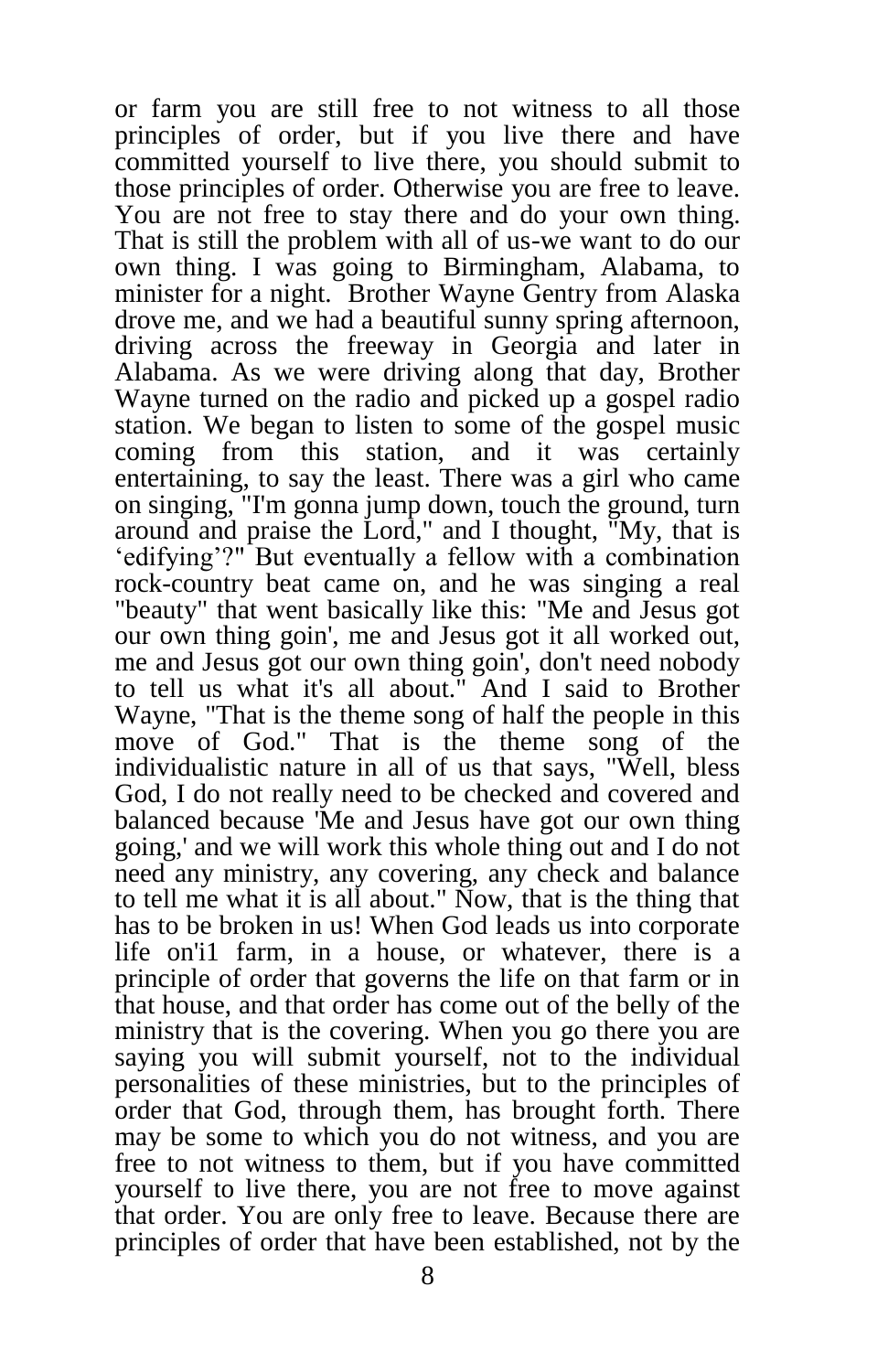word through one father apostolic ministry, but they have been established and witnessed to by the whole corporate ministry in this move of God. They have been witnessed to by countless elders in this move. They have been confirmed by prophetic ministry as visions have flowed from coast to coast and from shore to shore, and those are established as principles of God in our midst, the "voice of many waters. You are still free to not witness to them, but if you have committed yourself to a corporate situation, you are not free to not move in them and to do your own thing.

I was ministering on a farm in the North about a year and a half ago. One of the elders sat down with me to discuss a problem they were having with their young people on that farm. He said, "Brother Joe, we are having some real difficulty here because the young people on this farm are in the cabins at night listening to rock music on the radio." I said, "Well, Brother, that should not even be permitted here, because there is a word that has come forth in this move through the voice of many waters. There is a very clear word that the Spirit of God spoke through Sister Ethelwyn Davison some time ago that was witnessed by all of us in the ministry, that was witnessed by countless elders across the land, that was confirmed by prophetic ministries from shore to shore, and it has been confirmed by the voice of many waters in this move that there is a principle that will tell anybody with understanding that rock music is from the pit!" Even "Little Richard," one of the worst, sickest, most demonpossessed homosexual individuals who ever walked the face of this earth, who has recently been saved and filled with the spirit (My memory of him from my youth was this screeching voice screaming "Good Golly, Miss Molly" and some other things that were worse) since he has given his life to minister now for Christ, will not touch rock music. He will not even sing gospel songs that have that beat behind them. He says it is the same spirit and it is from the pit. Brother, you talk about some changes going on! He said, "1 told God, 'God, 1 am a homosexual. I cannot help it, I was born this way!' " He said, "God told me, 'No, you were not born that way. I make men men and women women!'" And he said, "I just plain had to face up to reality." I said to the elder, "Listening to rock music shouldn't even be permitted,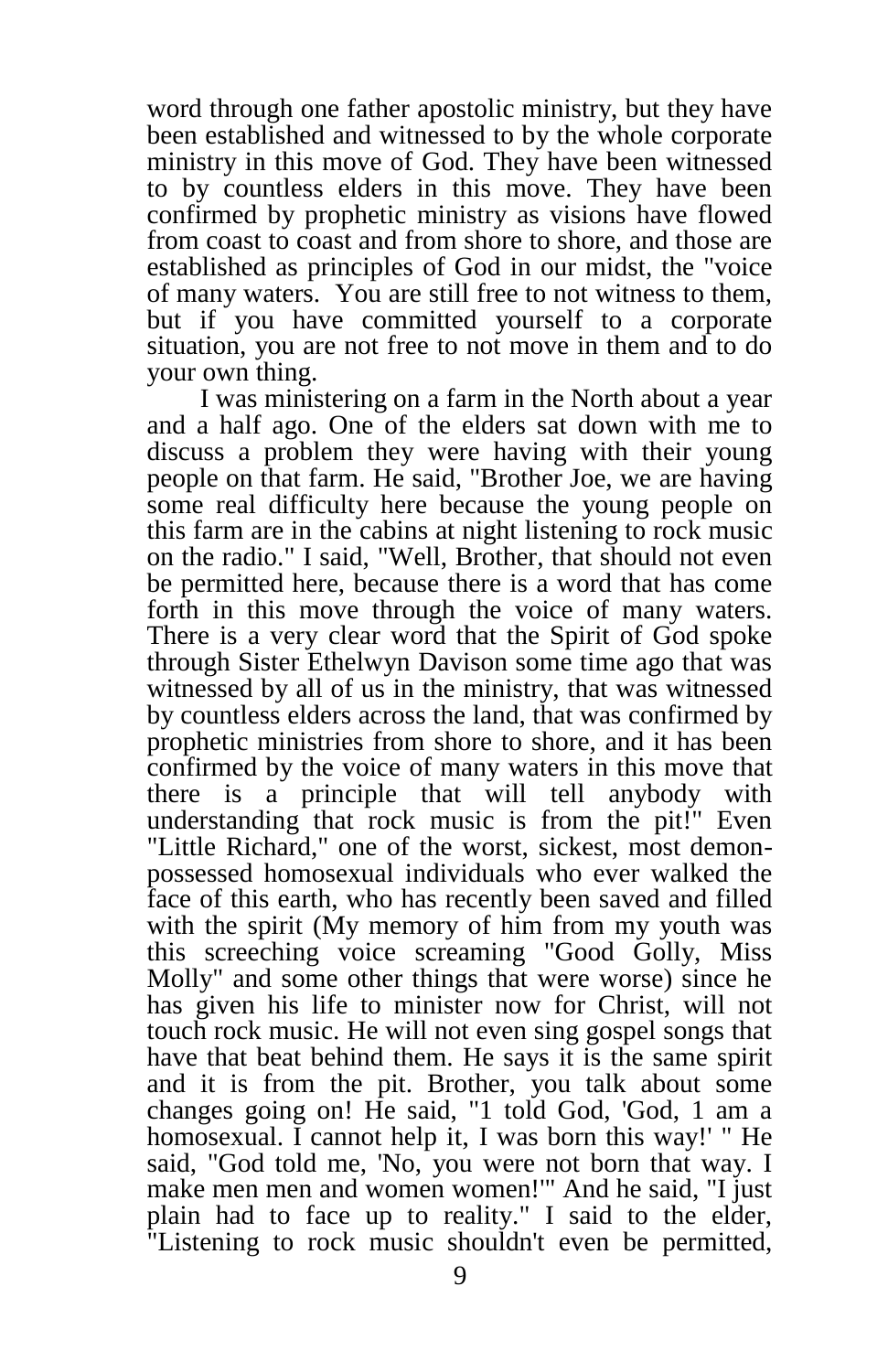because as a principle of order on this farm, they are not free to do that. They are free to leave the farm and listen to all the rock music they want, if they don't witness to that truth, but they are not free to live here if you, as elders, would enforce that order." And he said, "Well, Brother Joe, the problem is some of the elders on the farm. It is their children who are listening to the rock music, and they don't want us to enforce that principle of order too strongly, because they are afraid if we do, maybe their children will leave." And I said, "Well, Brother, if you do not as an eldership get together on this, you are going to lose every young person on this farm." And they did just about lose almost every young person on that farm. But, praise God, although it became a pretty messy situation, recently the spirit of God moved upon us to witness for a brother to go in there who understands order. The people, by this time, were broken enough and humble enough to want to be clothed with a cloud and to want to be covered, because they had gotten desperate. Now we have seen the spirit of God take a farm situation that was one of the worst and, by His grace, it appears it is going to become one of the best, because they are learning the need to be clothed with a cloud. These are some of the areas where we really need growth.

I was on a farm up North very recently. There was a nineteen year-old young man on that farm. The elders insisted that I**,** with another elder, counsel with him as soon as I got to the farm. The reason is because God had sent an unsolicited dream through a Prophet ministry. It was one of the scariest dreams I think I have ever read in my life. It indicated that that young man had a call of God on his life, and that God was not going to play around with him. If he would not yield and answer to that call, his very life was in danger. We sat down with him, in love, and I said, "Listen, son, if somebody had a dream like this about me, I don't think I would sleep for three months!" I said, "You really need to see the seriousness of this and let it work in you the fear of the Lord that is the beginning of wisdom." And he said, "Brother Joe, you know what one of my problems is. One of my problems is rock music. I have not listened to it for three or four years, but, because when I was younger, before I had any experience in God and before we came to this farm, I listened to so much of it that now, three and four years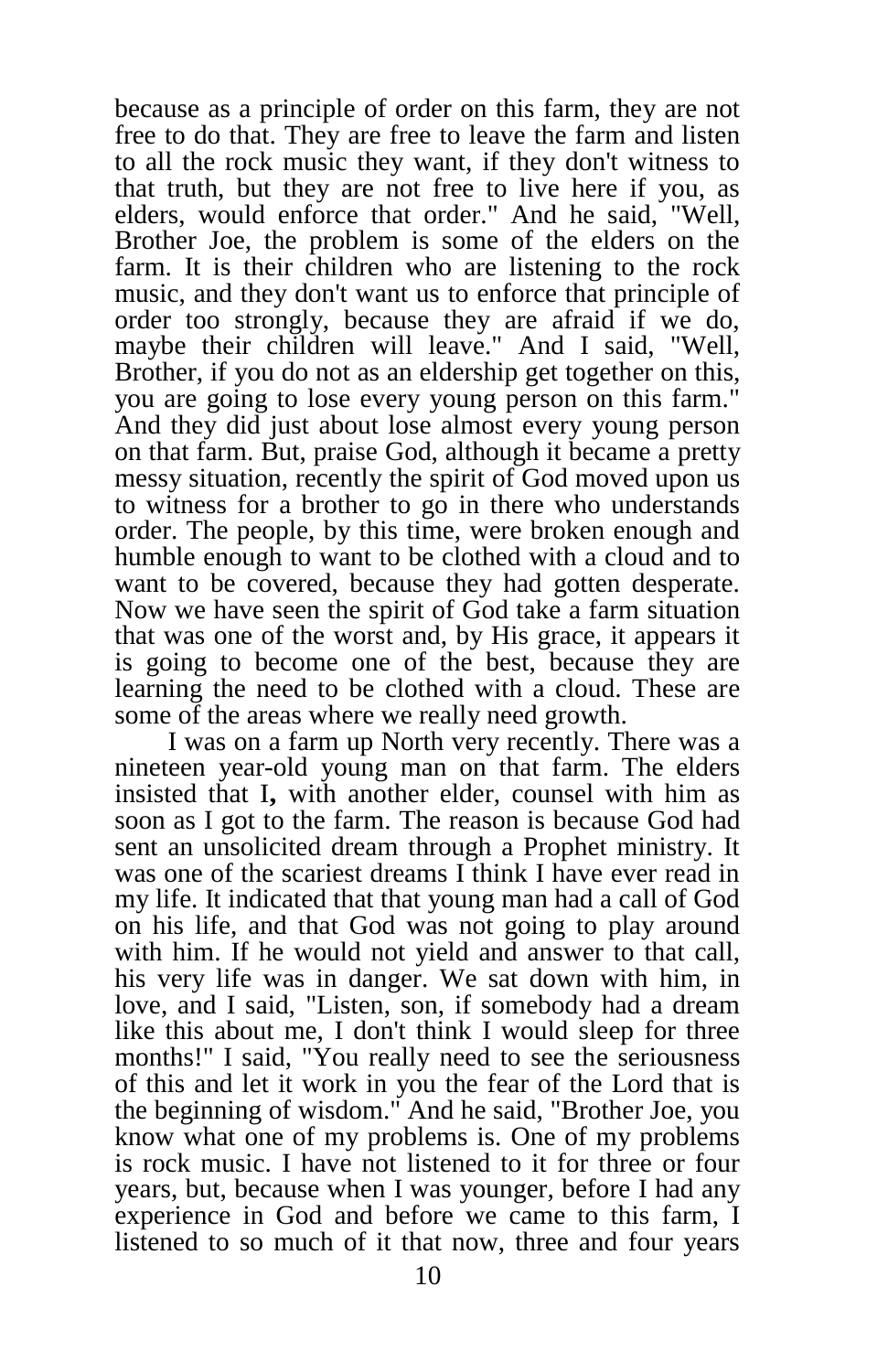later, I can walk across this property and hear the words of Mick Jagger (who, by the way, is a satanist and a devil worshipper), and I will hear the words of Midnight Rambler and all that other garbage ringing in my ears." The spirits that are behind that thing have sought to destroy his mind. We dealt with him firmly and lovingly, we had prayer with him, and we left. I got a phone call from the elders on that farm about three weeks ago. They said, "Brother Joe, this young man decided to leave the farm. He decided to go into town and get himself a job." They said, "He went into Fort St. John, and the first day he was there he got a job. That evening in town he was walking down the street and an old knee injury began to work on him and suddenly the cartilage in his knee locked. He fell flat on the streets of Fort St. John and could not walk. He had to be taken to the hospital, where they had to operate on the knee." The two elders talking to me on the phone said, "We were just with him in the hospital, and he said that he did not really let it work the fear of God in him, that it should have worked when you gave him that dream, but he said he sure understands it now! Brother Joe, we believe he is really being dealt with by the Spirit, and he wants to come back to the farm. We feel we should bring him back with us, but we wanted your witness, since you had counseled with him." And I said, "Yes, brethren, bring him back, but bring him to all the elders there and explain to him that, although the word of God to him this time is that God is bringing him back, this does not necessarily mean that it will be the word of the Lord next time. It is going to depend every time on the voice of the Spirit of God through His covering, and therefore, he had better let it work some seriousness in him." Beloved, we had better all let the word that we have been hearing these last two or three days really work some seriousness in our spirit. Because, time after time, He has shown us mercy, but we are coming to an hour when things are closing in and none of us knows about next time. And everyone who (praise God) is in this company who manifests the life of God is going to have been broken enough to see their need for a covering. They are going to be in that mighty angel that is clothed with a cloud.

Now, one other principle of covering is that a covering is there for those who want to be covered and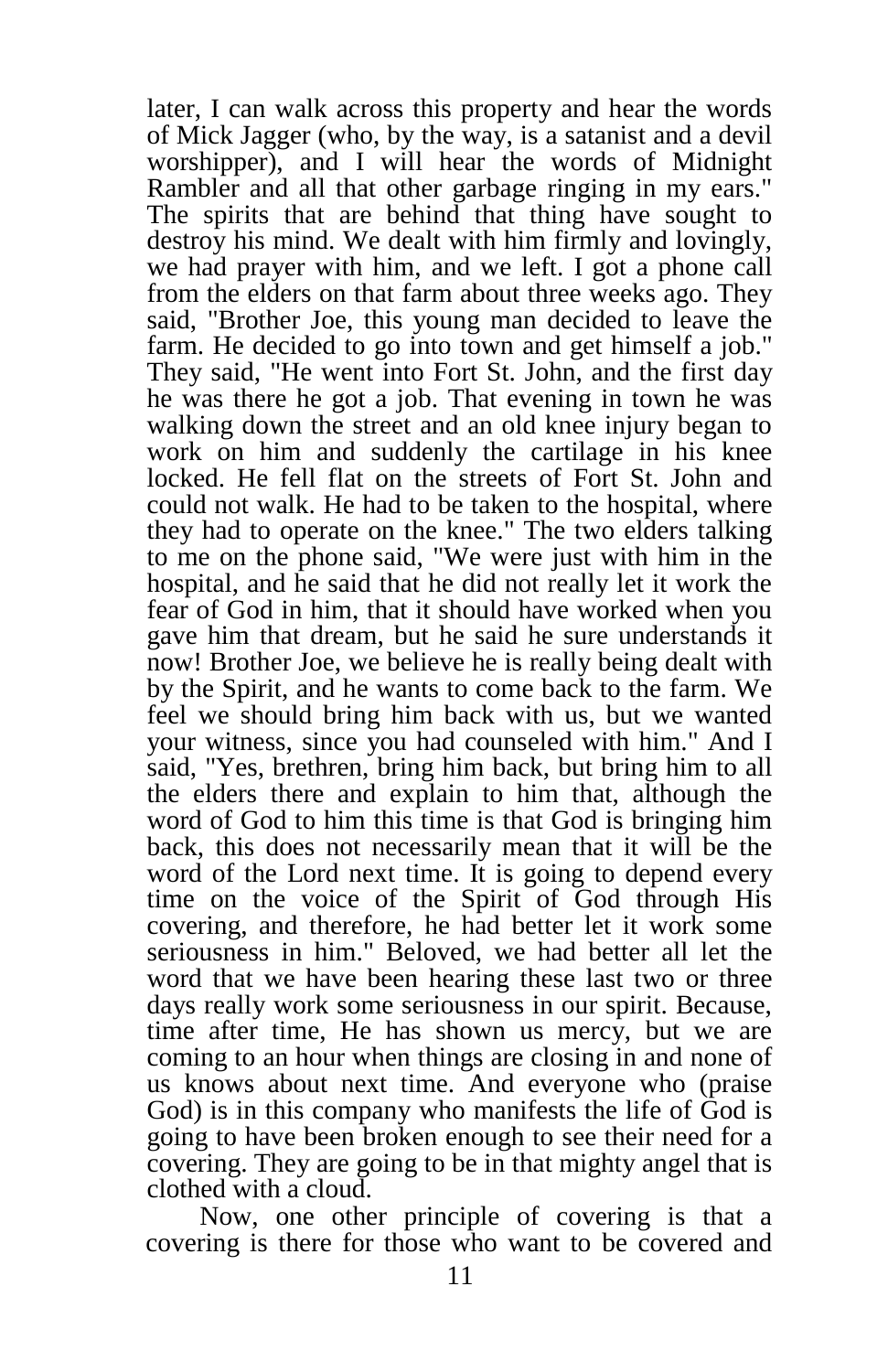see their need to be covered. I was really burdened, and I still am, for the brother who sat across from me in that living room and said, "I believe that I have always heard right and I am going to hear right every time. I do not really think I can be deceived."

I have also been burdened, until recently, for a sister in this move of God who is a spiritual daughter of mine.

Shortly after she came to this move, due to the marriage that she was in, she was in a situation where she could not be where there was a covering, and she could not regularly flow in body meetings. Because it was in the will of God, and there was nothing she could do about it, the Spirit of God spoke sovereignly to that woman in ways that have astonished me over and over again. But, until very recently, I have been concerned that the thing she does not know, that I and some of the other ministry up here do, is that that can be very dangerous, because there is a spirit of the enemy that will allow you to hear right three hundred times in a row, just waiting to set you up one time. And the time he is going to set you up is when you have finally come to the place that you have heard right for so long that you do not believe that you really need to be covered, that you do not believe that it is really possible that you really could be deceived. Recently I learned that this sister was being pressured by some people, some elders in the move who knew that I had been something of a spiritual father to her, to keep in touch with me and to call me and to write me and tell me what she was doing. I finally wrote her a letter, and I said, "Sister, there is one thing I want you to understand very clearly. You are not under any obligation to be covered by me. You do not have to write me, you do not have to call me; you do not have to counsel with me. God knows that we are busy enough now, that we are not out looking for more people to counselor, for more people to call us on the telephone. But I want you to know that a covering is there for those who see their need to be covered, for those who are aware of the danger of deception and for those who therefore willingly and freely express to the ministry and demonstrate to the ministry their awareness of that need. It is a principle in the spirit, you see, it is not a law."

But I will tell you, we have come into an hour where those who are going to grow up in Him and those who are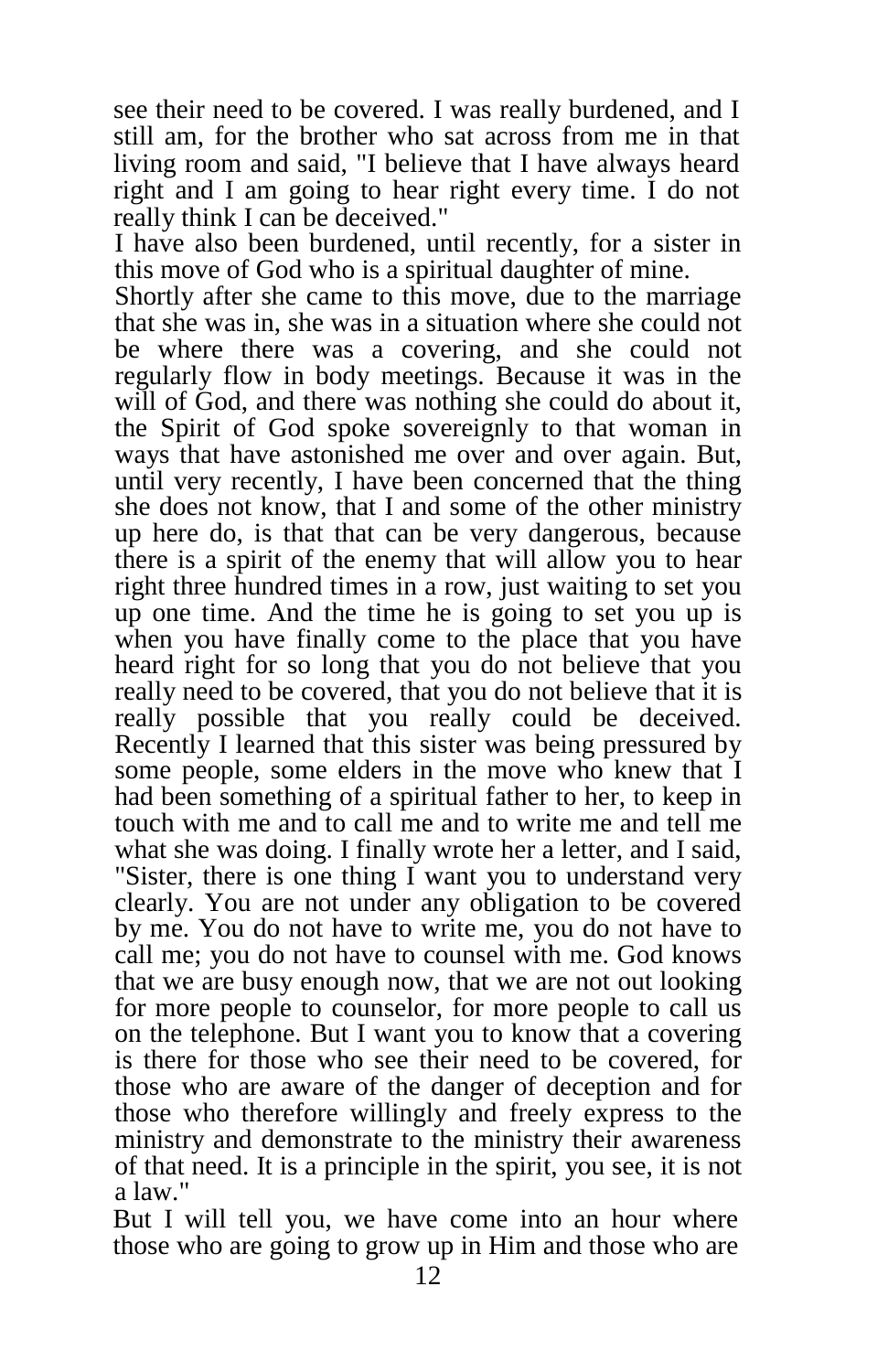going to be in this mighty angel that manifests life are going to be those who are clothed with a cloud. They will deepen their relationship with God to be able to hear the voice of God, but they will humbly submit their leadings, the important ones, to the covering of this corporate, many-membered man. Then it says that a "rainbow" was upon the head of this angel. The head, of course, is Jesus. The rainbow is the battle bow that was put in the cloud back in the days of Noah when God made a covenant that He would not destroy the earth by water any more, but He said, "The next time I will do it by fire," and it is a symbol of the covenant relationship that you and I have with Father God through the atoning blood of Jesus Christ. And you know something, I believe that those who enter into life are going to be those who have done business with Him on the basis of that blood covenant. I believe they are going to sense a security in His unconditional love for them. They are going to know the truth of that scripture that says, "We are accepted in the Beloved."

I do not want to get entangled in the age-old theological debate that has gone on for centuries between the fundamentalist Baptists on the one side with their socalled "eternal security" doctrinal saying that once you are saved you are always saved, and the Armenian section of the church that the Pentecostal group has gone in with, that because it came out of the Armenian movement, says you are not saved always once you have been saved, because if you fall into sin you are lost again and have to keep coming back, because the Word says you are in death, and get saved over and over and over again. I do not want to get into that debate because I have long seen that the way they teach it, both sides are wrong. For you see, it is true that once you are saved you are always saved. The only problem is that nobody has been fully saved yet. Our spirit has been saved. It has been quickened and made alive. But right now God is in the process of saving this soulish man-bringing your mind and your will and your emotions under the dominion and under the government of your spirit. When that has been done, then the last step, which will be the putting on of the redeemed body, is going to take place, and then you will be fully saved. And that is why the Word says that those who endure to the end shall be saved. So many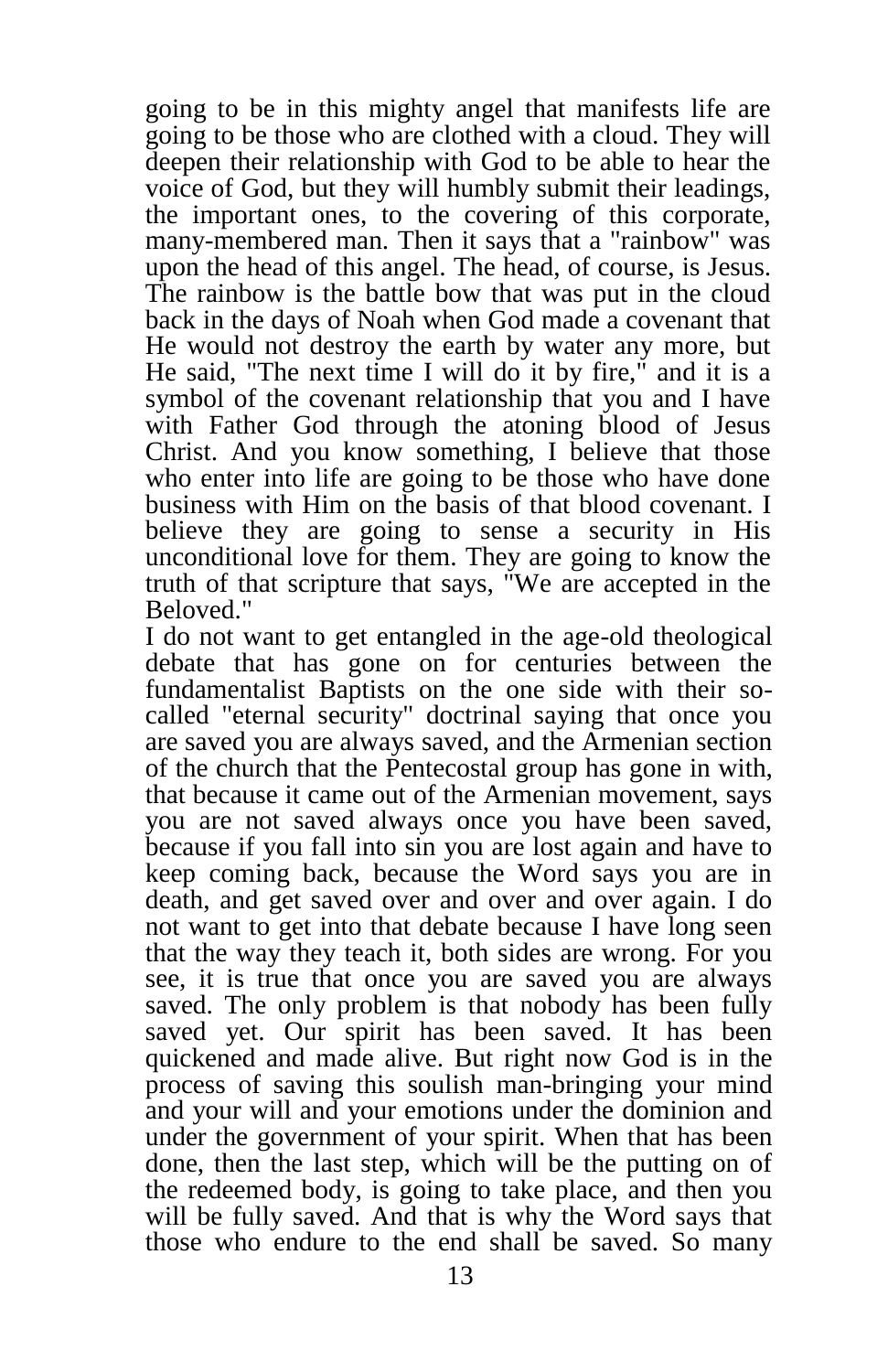build an image and then strive in their flesh to meet that image, whether it is a fundamentalist image, whether it is a move of God image, or whether it is a Pentecostal image. It is not a pure work of the Spirit of God within, because they never have entered into the security of that covenant relationship. They are still striving to gain the approval of God, not recognizing that they already have been accepted in the Beloved. And that is the reason the mental institutions are absolutely full of religiously sick people. That is the reason the majority of the demons in it are religious demons. The huge numbers of people who are there are sick, and they are religiously sick because of false images they have built and spirits to which that has opened the door. But there is a company coming forth that will rest in that part of the work of Jesus, that finished work that has been done for them, as it has been pointed out in this convention. There is still a side of it that we have to enter, not through our striving, but through our yielding to the spirit of God.

Therefore, this mighty angel has a rainbow on his head and it says, "His face was as it were the sun, and his feet as pillars of fire." Now the sun, of course, the light of this world, is a type of the Lord Jesus Christ, and I believe this is telling us that those in this many membered man who manifest life at the end of this age will be those who have entered into a living relationship with the Father through the Son. Though they are aware of the need to have the life in them corporately checked and balanced by the life that is in those around them, they are also aware that they individually have a vital, intimate, personal relationship with the Son of God. They will not use corporateness as an escape to avoid being dealt with personally and to avoid the deep dealings of a personal relationship with the Son of God.

We had an elder on one of the northern farms share a dream that he had recently. I believe it is a very timely word. He said that in this dream, which was very vivid, he was in a great valley between two mountains and a war was about to begin. Camped in this valley were all the various end-time bodies in army camps, bodies that are scattered from South America, through the States, Alaska, Canada, and the Far East. Because he is an elder on one of the northern farms, he found himself on horseback riding back and forth, observing the members of his body,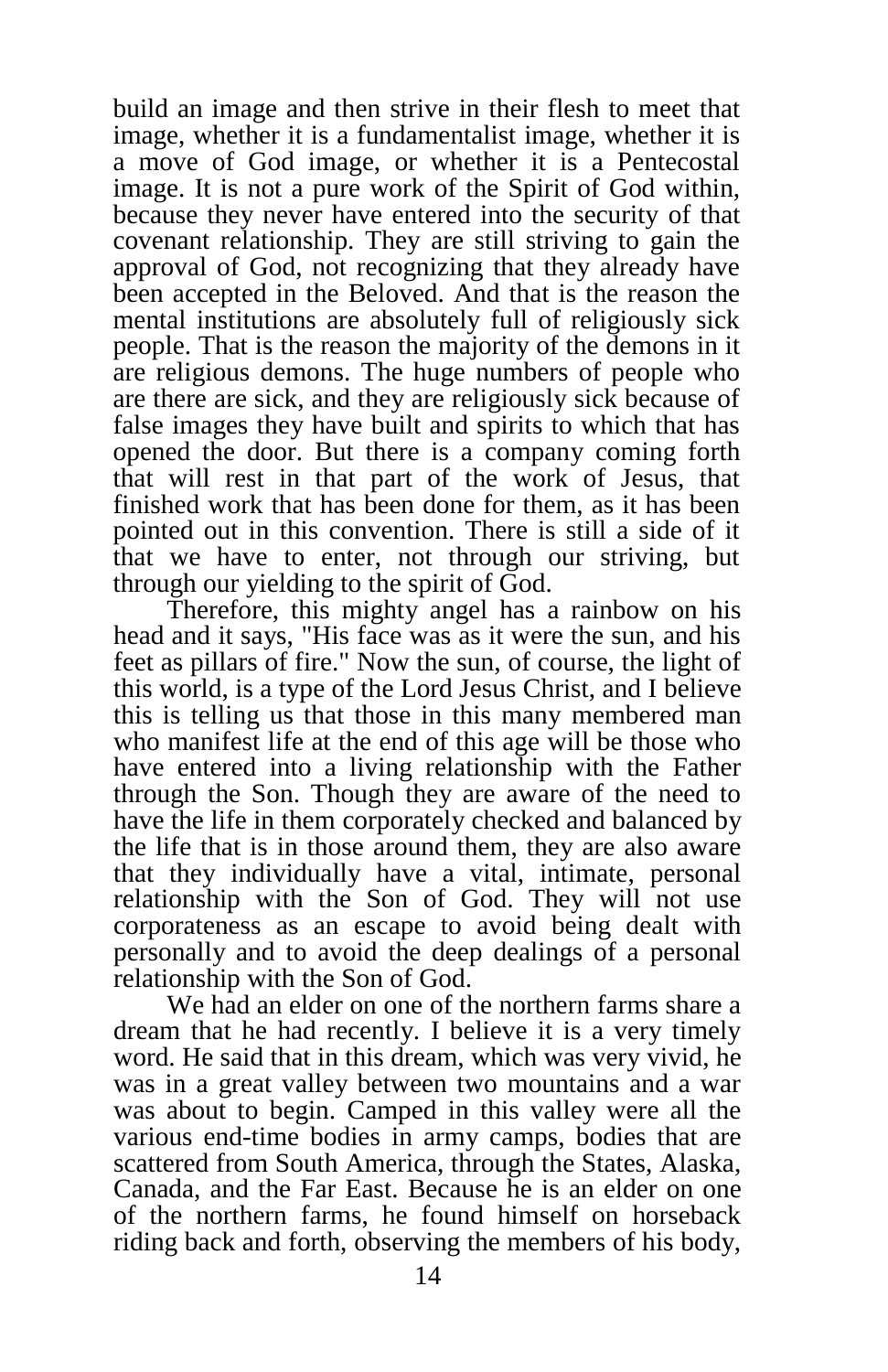who were gathering together, mobilizing for the war. As he rode on horseback, a word came to him that there was a courier, a messenger, in the camp and the messenger was looking for him. The courier came up and asked his name and said, "I have orders to bring you to headquarters right now." This brother got on his horse and followed the courier. The courier took him up a steep, steep mountain incline that went higher and higher and higher, and it reached the clouds of heaven, and it went up beyond the clouds to a very, very high outpost on the top of the mountain where the headquarters was established. He got off the horse and went into the headquarters, and when he walked inside there was a big military position room, and, suddenly, out of a side room, Brother Sam Fife and three other father ministries in this move, all of whom are still on this side of the veil, came walking out of that side room. He saw that in this position room, at one side, there was a great big bay window overlooking the valley below and overlooking the other mountain. Three other generals came out of this side room, and only Brother Sam Fife spoke, and he looked at the brother and called him by name and said, "Come over here. Look out that window and tell me what you see." The brother said he went and looked out the window, and for a minute he did not see anything. The other three men and Brother Sam Fife were standing there. He looked back at Brother Sam, who said, "Tell me what you see down there." He looked, and over on the other side of the valley he saw on that mountain top the gathering of the enemy forces, and suddenly a shudder went through him, because there were thousands of them, and he said "Ohhhhh." Brother Sam Fife said, "Now look down at our camps in that valley and tell me what you see down there." He looked down. The sun was starting to set, and it was starting to get dark. He looked and he saw that among all the bodies that were gathered in that valley below, there were some who had a light in the camp, and there were some who did not. And he said, "What I see is that, as this battle gets ready to take place, some of our camps have a light burning in them, and some of our camps do not have any light burning in them." Sam said, "That is right." He said, "Before this battle starts, every last one of those camps has got to have a light burning in it. That is your job." Our brother said that then he was led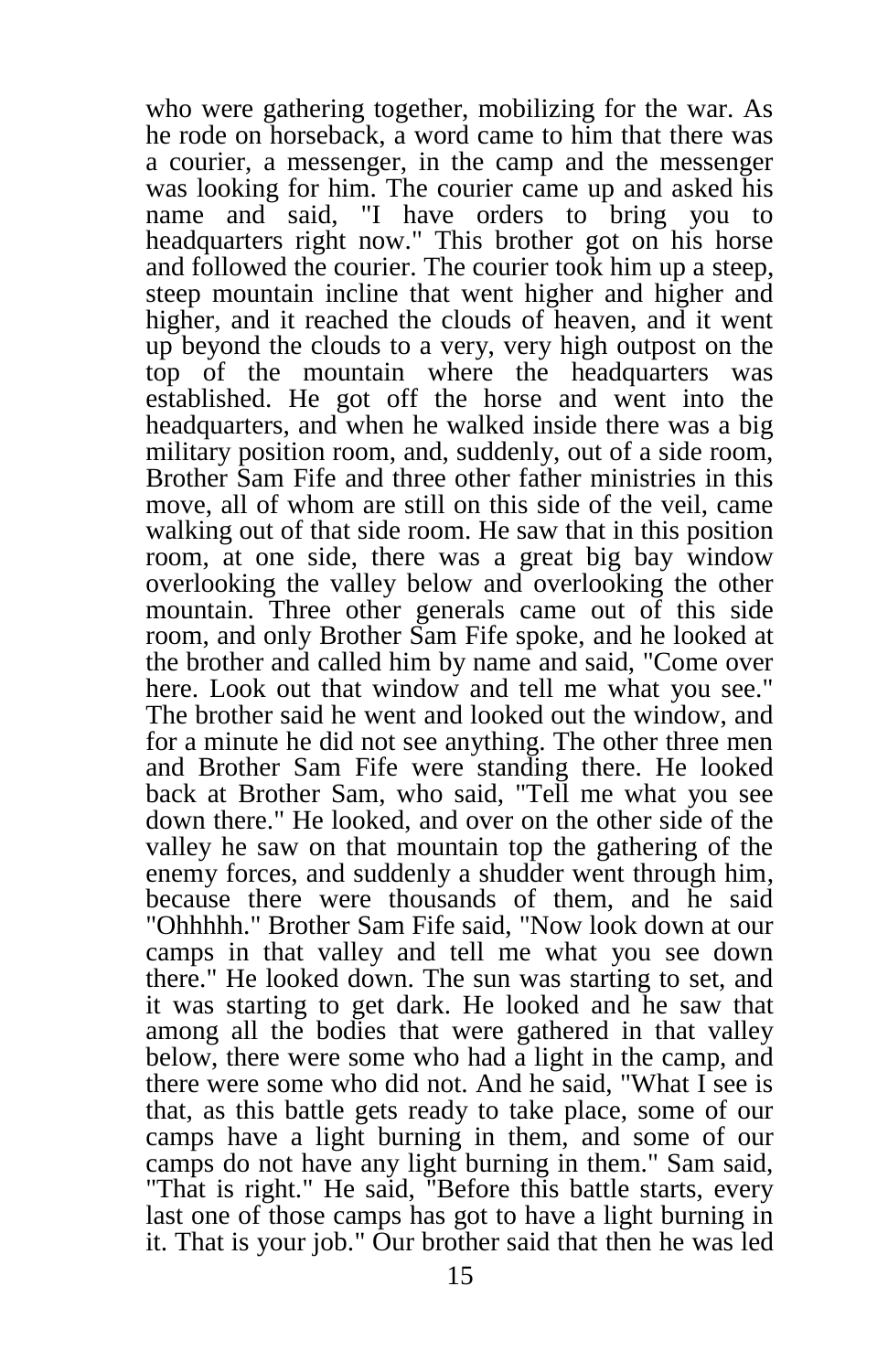into a side room where other father ministries, including Herb Myers, Buddy Benton, and others who have crossed over the veil, were also there, and they all gathered together. They were holding torches in their hands, and a torch was put into his hand. It was dark now. He was sent outside the headquarters and climbed onto the horse, knowing that it was his calling to go down into that valley to make sure everyone of those camps had a light burning in it. And he said he got onto the horse and began to travel down that steep mountain incline with a horrible sense of seriousness, of soberness, over the task that was before him and the hour that he was in. He said he woke up from this dream at about three thirty in the morning in a cold sweat, trembling and shaking from head to foot. He got immediately onto his knees and said, "Father, what meaneth this?" Well, one thing it means, beloved, is that we really have come to the hour when everybody who is going to be in this mighty angel had better be clothed with that cloud and stay under that covering, and be nurturing their individual relationships with the Son of God as never before, and have their candlesticks burning and their lamps lit, because the great latter-day warfare is just before us.

We have begun to war in the spirit as never before. A couple of weeks ago I was having some various battles in my mind. The Spirit of God woke me up at about three am in the morning and said, "You are not warring against flesh and blood." I have talked to some ministries in this convention who have said they have just been in a warfare in the realm of the spirit. I have talked to one or two with physical battles who say, "God has shown me that what I am really battling is a spirit-battle," because we are coming into that warfare against principalities and powers such as we have never known, for the final sifting of God is going on, to finally separate those who will manifest the life of God in this mighty angel messenger.

Then it said "His feet were as pillars of fire," because of all the principles to which we have long said "Amen" under the anointing mentally, all the truths in which we have long rejoiced, all the revelation about which we have long shouted, there is now coming a dealing of the spirit of God, a purging and a burning, in order to "burn our feet" and bring those things into the reality of a walk in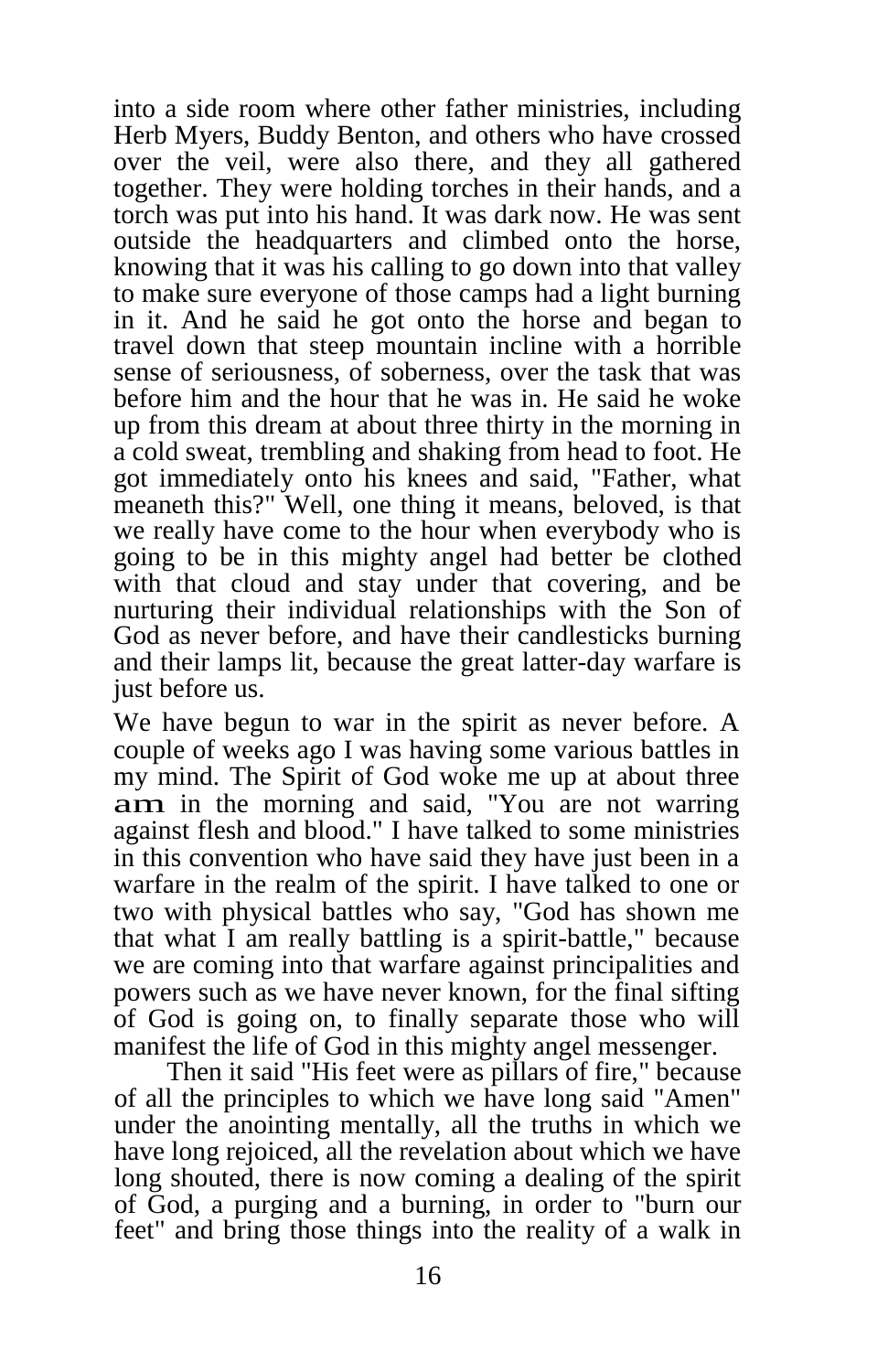Him. If there is one thing I believe I clearly heard as I have been sitting here in this convention, it is the desire of God to actually bring us into a walk in holiness, a walk in righteousness, and a walk that is pleasing to Him. I have found myself sitting here thinking, in a sense, it would not matter if I never preached another word; I have been finding myself sitting here, not caring about that in the least, but saying, "God, bring me, by the dealing of your spirit, into a walk of righteousness and holiness," because the feet of that messenger are beginning to burn as pillars of fire.

"And he had in his hand, a little book open," it says, and he set one foot on the sea and set the other foot on the earth, and began to cry with a loud voice like a lion roaring. And when he cried, it said, "Seven thunders uttered their voices." I believe the two feet of that messenger are a many-membered company, coming at the end of this age to actually walk out the life and principles of God and of Christ. And I believe the two feet of that angel are a two-witness company that is prophesied in the book of Zechariah, where it speaks of the two witnesses who have always stood before the Lord of the whole earth, who are the two witnesses of the eleventh chapter of the book of Revelation. I have always been able to fully affirm and witness to the truth that Brother Sam Fife preached, that those two witnesses, those two who have always stood by the Lord of the whole earth, are the apostolic and prophetic ministries, for the word of God says in Ephesians 2:20 that the Church is built upon Jesus Christ, the chief cornerstone, with the apostles and the prophets as the foundation. I believe that what the Word is talking about is a manymembered man coming at the end of this age and manifesting the Spirit of Christ in fullness, coming with a word and a life and a nature that is going to enable them to put one foot upon the earth, which is the carnal, religious system of this world, and another foot upon the sea, which is the masses of humanity, and to bring a word that will finally judge and cut a people loose from the earth and the sea and bring them into heavenly realms. I do not believe that it is talking about one company of prophets over here and another company of apostles over there. I believe it is talking about a many-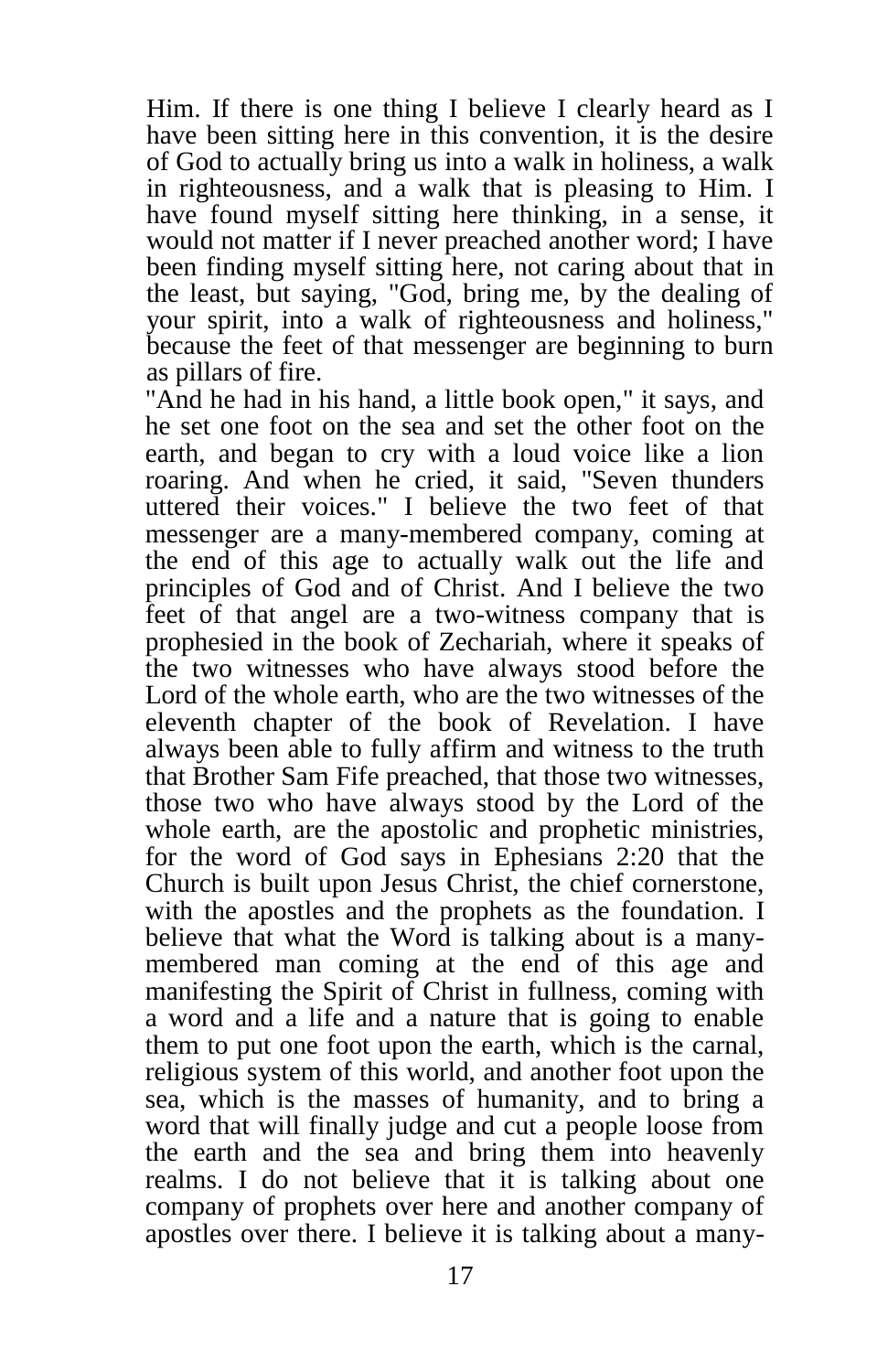membered man, manifesting in fullness the nature of the Son of God, Jesus Christ, who is the apostle and the prophet. He is going to manifest the light of His glory and His nature in the dark hour at the end of this age in a many-membered man that will cry like a lion roaring and expose the deception and the darkness that are in the earth and the sea, to cut a people loose from it and enable them to soar in the heavenly realm of the newness of life that is in Him.

I ministered a word about a year ago last winter in Lubbock on the sealing of the sons of God. I recently got a letter from someone saying to me that, as she is going through the present dealings of God, that word is coming back to her again and again and again. She said to me, "I feel as though we are living in the calm before the storm." That witnesses to me, and some of the prophecy in this convention has indicated that. She said, "I keep thinking about the word you ministered on the sealing." In that word I pointed out that when God judges the earth and sea in these last days, He is going to judge them by allowing them to be deceived, for it says in Thessalonians that, because men do not love the truth, God sends them a great delusion, that they should believe a lie. It does not say the devil sends a delusion. The devil is just a messenger-boy to bring the delusion; it is God who is sending it to those who do not love the truth. Now, there are two extremes in people that really burden me. They burden me that, by God's grace, I stay free from them myself. Sometimes, if they were not so tragic, these extremes would amuse me. One is the extreme of those who say to me as that one brother did, "I do not believe I can be deceived," which is the greatest deception you can know. The other extreme is the precious, fearful people who live in a paranoiac fear of deception. They are always afraid to hear any new truth. They are always afraid to penetrate beyond the letter of the word into the spirit of the word. They are always afraid of any new and different revelation that comes along. They are petrified that some Jim Jones, some Maharashee, some false prophet will come along and lead them down a garden pathway of deception, and half of their prayer life is spent on their knees saying, "Ohhh, God, please do not let me be deceived." I see a key truth they have not gotten hold of yet. God is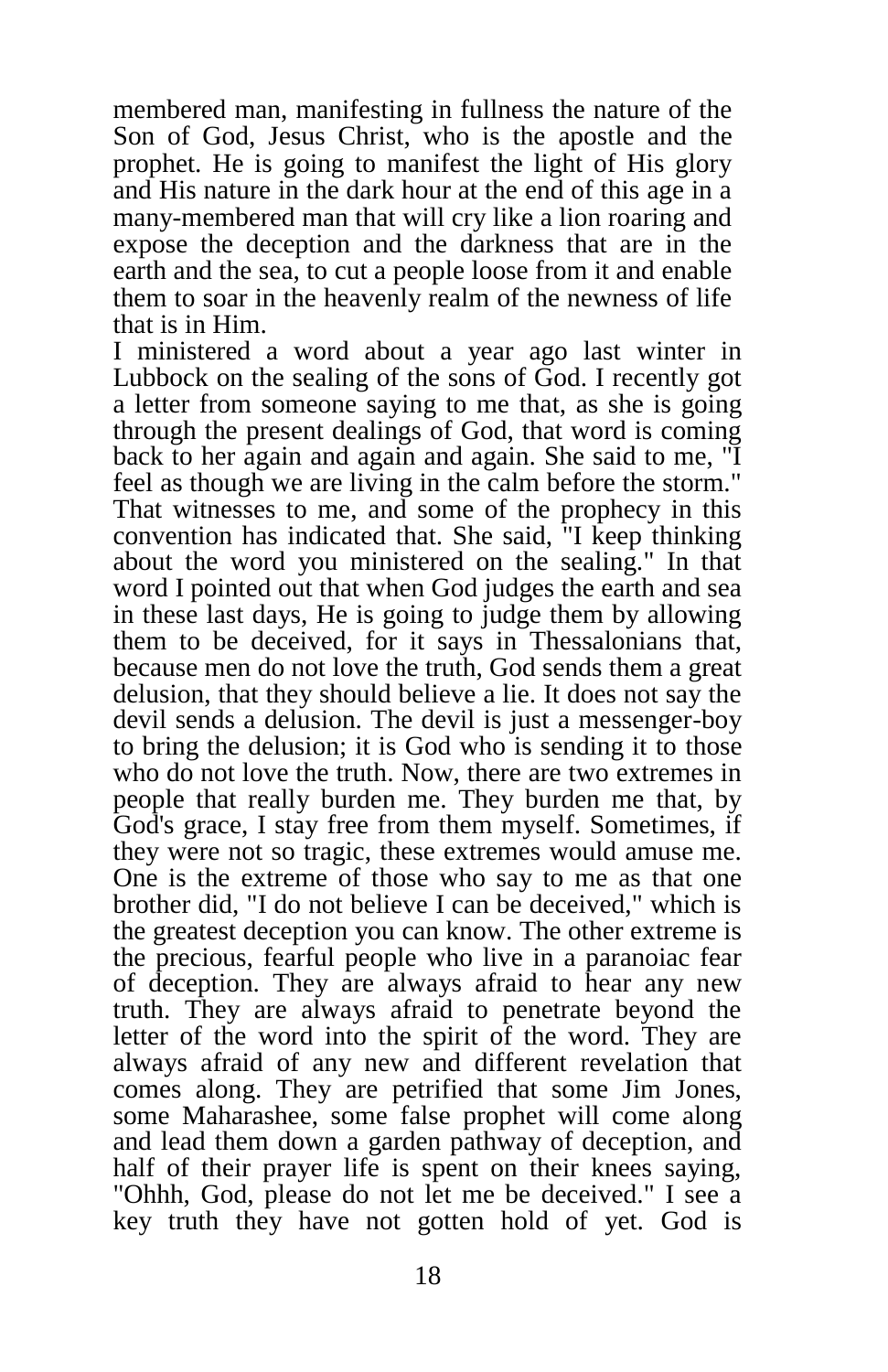increasingly impressing upon me that the only people who get deceived are the people who want to be deceived, and beloved, you are not going to be deceived in these last days unless you choose to be. Those who are deceived get deceived because they do not love the truth sufficiently to search it out and face it at all cost. Therefore, in some area of their flesh where they do not want to be dealt with, where they do not want to go the way of the cross, the enemy comes along with a spirit to feed that area, and they quickly reach out and buy it and get deceived, and the great delusion has been sent them because they did not love the truth. Therefore, if you want to avoid deception, love the truth, seek the truth at all cost, and do not desire to be deceived. Cry out for light, *cry* out for truth, cry out for understanding, cry out that God will bring it to you through His Spirit, through your brethren, through the covering ministry that He has given you, and cry out, "God, let me see it and face it at all cost." I can guarantee you that, if that is the real desire of your heart and the genuine, sincere cry of your heart, you will not be deceived in these last days.

I have come to see how great and progressive the deception out there in the earth, in the carnal, religious system has become in this hour, and the time that we have reached in that deception. Though I touched on some of this truth in the past, God has given it to me clearer now, and therefore, bear with me as I share it with you. I came to see how late the hour is when I read a book two years ago entitled THE FINAL CONCLAVE by an author named Malachi Martin. Now Malachi Martin is still a loyal Roman Catholic. He has been up at the highest levels of the Catholic hierarchy. He was an associate of Pope John XXIII and worked intimately with him. But he wrote the book, THE FINAL CONCLAVE, to expose what was going to happen in the conclaves after Pope Paul VI died. He wrote it some months prior to Paul's death when he knew that Paul was terminally ill. When he wrote the book, he would not let them put out any galley proofs on it. He did not want any advance reading of it. He had it mass-distributed overnight through his publisher all across the nation, because he was afraid that if anybody read it ahead of time, the Roman Catholic Church would close in and suppress the book because it contained a number of secrets that were not known to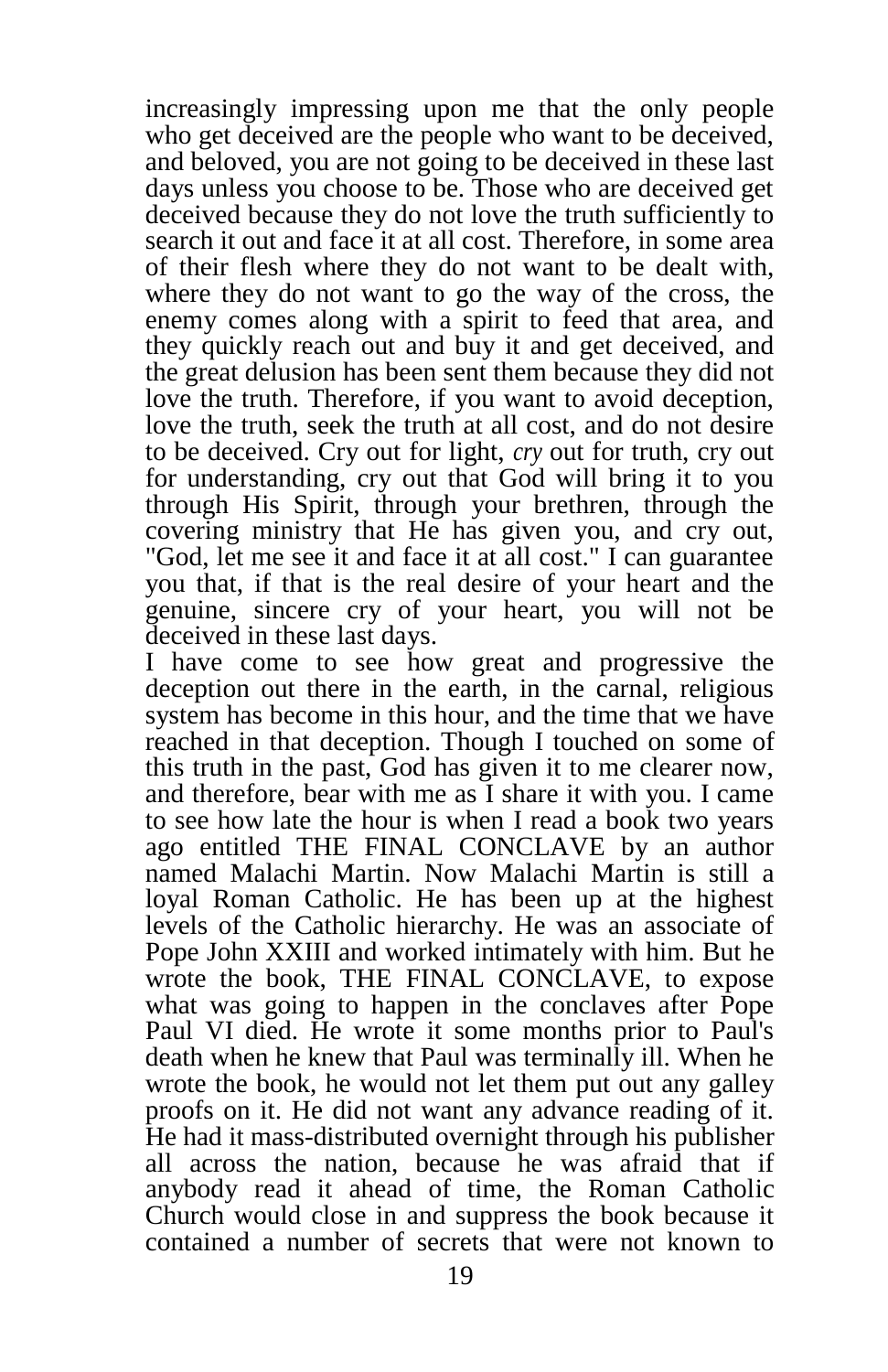even twenty men on the face of this earth prior to his writing of it. And so far as I have been able to ascertain, the book reviews pretend the book does not exist. It appeared all over the country for a few months, then suddenly disappeared. The Roman Catholic Church never talks about it, to my knowledge. Everybody acts as if the book does not exist. In that book, Malachi Martin pointed out that, prior to the death of Pope Paul VI, the Kremlin had made a proposal to the Vatican. They said, "If, when Paul dies, you will elect a pope who will promise us that neither he nor the Church will ever officially criticize international communism, when finally, in our election we control Italy, we will promise you that we will give you freedom of religion. We will let you keep all your property in this country and allow you to continue to operate within our bounds as a church." Now please understand the fine lines here. They did not say he cannot speak out individually against communism and criticize it. They did not say you have to stop the priests from saying negative things about communism. What they said was, "We do not want any corporate official proclamation from the Church or the Pope criticizing international communism. We do not want the Pope to ever speak excathedra against it." Most people do not understand Roman Catholic theology very well. I do not understand it well either, but I once studied it for a whole year, and most people do not understand that the Catholic doctrine of papal infallibility does not mean that the Pope is infallible. It means that when the Pope speaks ex-cathedra in his capacity as the vicar of Christ or the representative of Christ in the earth, when he speaks ex-cathedra on matters of faith and morals, that statement is an infallible statement. Now, that has not even happened more than five or six times in the whole history of the Roman Catholic Church. Now it became obvious to me with the election of John Paul I that they had bought the Communist proposal. When John Paul I had his coronation, for the first time in history there were official representatives from the Soviet Union and the communist satellites there, and he officially welcomed them in his address. Not too long after that, when he suddenly died, they brought in John Paul 11**,** who was the absolute perfect cover for this deal because, for the first time in modern history, they had a man from a communist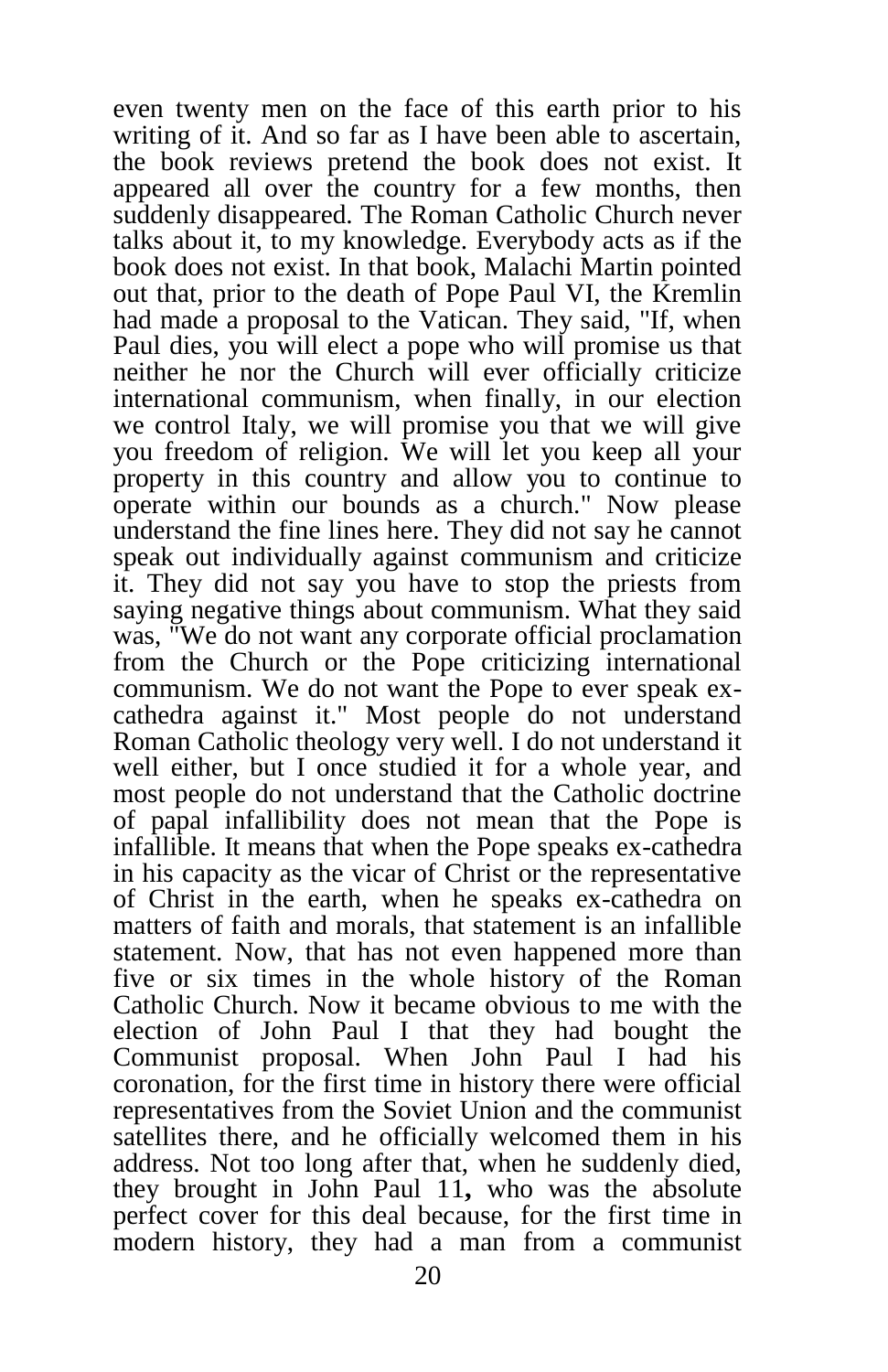country, Poland. Secondly, they had a man who had individually spoken out against communism in Poland, but who, at the same time, said, "I have learned to live in a communist country and get along with the communist leaders." Anyone who really understands Marxism knows you cannot live there and get along with them without eventually being swallowed up by them. When his coronation took place, for the first time in the history of the world, it was carried live on television to the Soviet Union and the communist satellites. They bought the deal. Both John Paul I and John Paul II said in their coronation addresses, "One of our major projects now is the reunion of our separated brethren." Those are fancy words for saying, "We want to reunite all the Protestants who have been separated from us and bring them back into the fold." By the way, they were not called "separated brethren" until the Vatican council. What the Protestants were called prior to that were heretics. But suddenly, when the antichrist spirit in the time table that the mystery of iniquity has set up saw that the time was approaching to begin to bring forth the beast that comes out of the earth in Revelation 13, the false prophet ministry that builds a one-world, false, super-church; when he saw that time was progressing, suddenly the terminology changed and the Protestants were called "separated brethren." Therefore, the whole earth out there, the whole religious system, including all the charismatic ministries that are spending all their time ministering to Roman Catholics, is going to be swept into that thing in a mass deception.

Now you see, I don't feel sorry for all the Roman Catholics and Protestants who are going to be deceived by that. It is happening because they do not love the truth enough. Anyone could check and find this out. The truths that we have ministered in the Word concerning this can be searched out by anyone. The only reason they have not searched out these truths is because they do not love the truth enough to seek it, to seek it at all cost. Therefore, a great delusion is coming that is going to cause them to believe a lie. And the masses of humanity that are getting swallowed up in the sea, in the one-world government they are building out there, are deceived by it because they want to be deceived by it.

I am going to cite some quotations, on which I will comment. Then I will tell you who these quotations are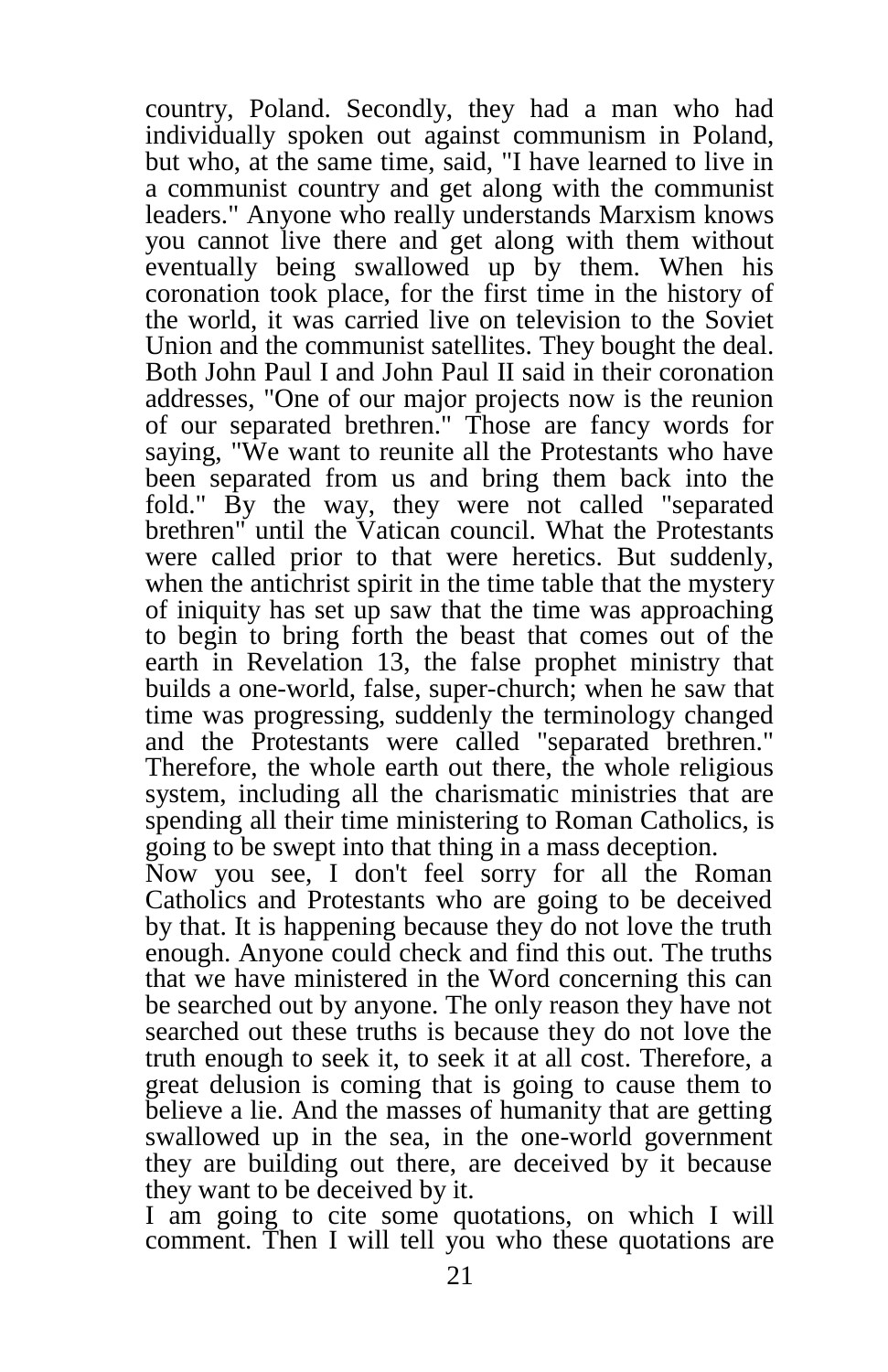from. " ... That is why Marxism represents a further vital and creative stage in the maturing of man's universal vision to a greater extent than any previous mode of political thinking. Marxism puts a premium on the systematic and rigorous examination of material reality and on guides to action derived from examination. It has been said earlier that Marxism, disseminated in a popular level, in the form of communism, represented a major advance (notice these words, "a major advance") in man's ability to conceptualize his relationship to his world, in spite of its materialized determinism it carried, and that was the source of much of its appeal, an essentially ethical message. Marxism, born of the social upheaval produced by the combined effects of the industrial and national revolutions, provided a unique intellectual tool for understanding and harnessing the fundamental forces of our time as both a product and a response to a particularly traumatic phase of man's history. It supplied the best available insight into contemporary reality. It had fused political action with strong ethical elements. *Even the entrance of* a *communist party into* a major *Western government* as a *coalition partner does not dictate a fundamental change either in Western relationships* or in *the internal character of the West. The nations of the West*  are in a *position to* go *through* a *transitional phase, which* in some cases *might involve the assimilation of communist parties into their political processes*."

Now just listening to those statements, would you say that the man who wrote them is a communist? Would you say that he is a very strong Marxist? I believe you would. Wait till I tell you who the man is. But before I do that, I understand why he says that, in some ways, it seems like an ethical system. Brother Tom Rowe was pointing out very clearly yesterday morning that, when God brings forth a new society (a term I believe God, through Brother Stan Martin, has coined), it will not be this cutthroat, competitive beast nature of people fighting one another, but we will seek to distribute what God has provided for us to meet the needs of our brethren. And, you see, just plain economic communism has said, "We are going to distribute the goods from each, according to his ability, to each according to his need." That can sound very ethical. There is only one thing the Marxists and the communists of this world do not tell you, and that is that Marxism and communism and the revelation behind them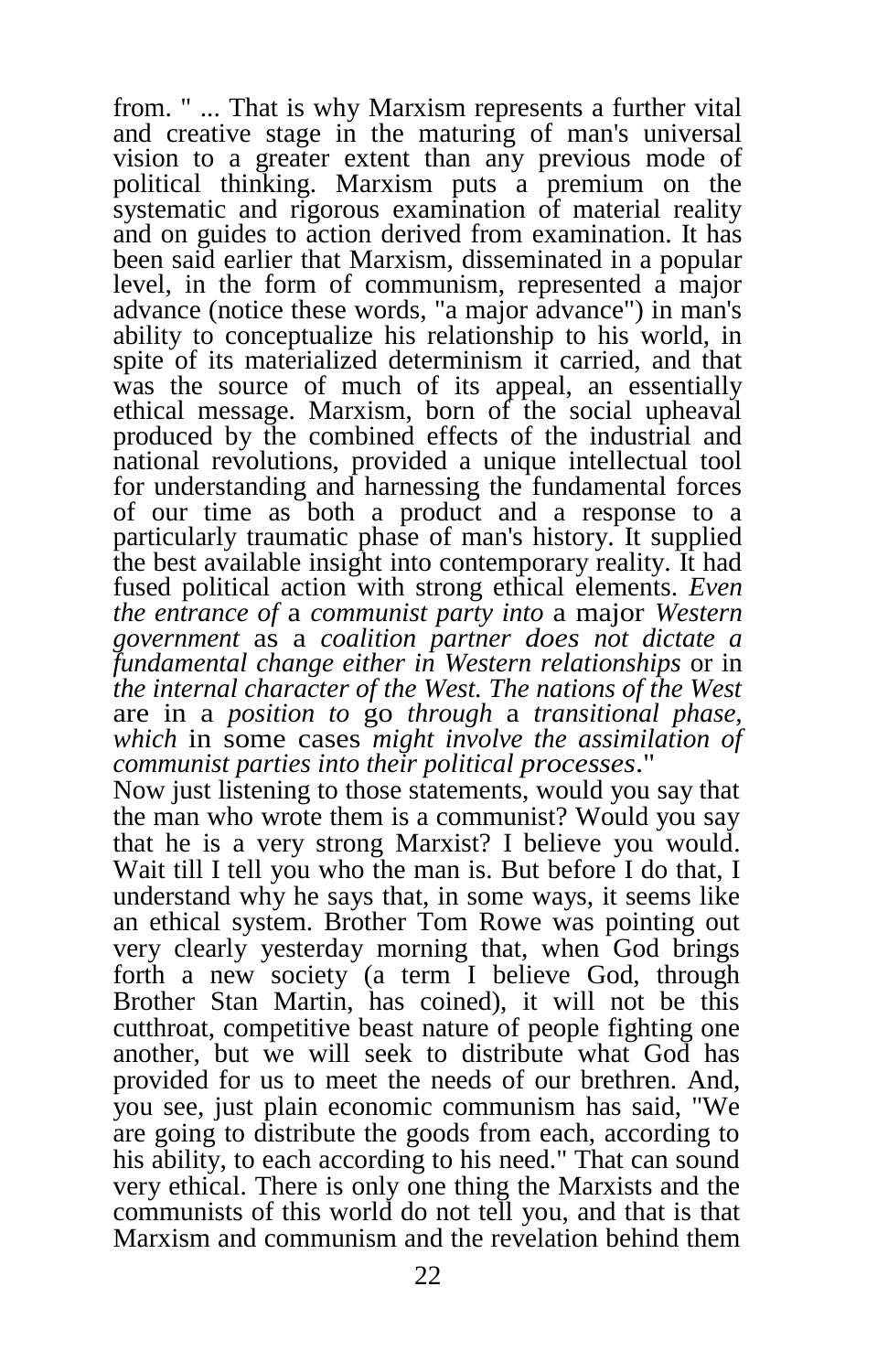could not care less about the poor of the world. The people financing it are the wealthiest people on the face of the globe. They are financing it because they want to eliminate the middle class so that they, the elite wealthy, can govern over the whole thing and build a world slave state. And so they used a man by the name of Marx to foster a philosophy that said, "The masses must overthrow the Proletariat, the wealthier classes," and so forth, in order to bring forth a more equitable distribution of goods. But they do not really care about the poor. What the wealthy are trying to do is use the masses to create a revolution to eliminate the middle classes so that they, the elite wealthy, can govern the whole world and bring in the one-world anti-Christ governmental order that is prophesied in the thirteenth chapter of the book of Revelation. Some day, when God brings forth a new order, there will be sons of God, not through some Marxist doctrine, but through the agape love of God that has been corporately released in their midst. Sons who, out of a burden, out of the pure love-union of the Spirit of God, no longer moving in that competitive beast nature, will meet the needs of one another, out of love, in a distribution that is equitable, where all need is met in a new kingdom age. But it won't be the false kingdom age that these men are building. And the reason, beloved, that I know my only security is in God is because the quotation I just cited is from the National Security Advisor of the United States of America. They were written by Zbigniew Brzezinski, who is the head of all security in the United States, who controls the intelligence operations in the United States; the man whom Jimmy Carter appointed to be the National Security Advisor. Those statements are in a book he has written entitled, BETWEEN TWO AGES. He is aware, as are we, that we are between two ages, and he intends to be used to bring in another age, and he will, and so will we. But, praise God, the age he brings in is going to be the deception in the earth realm. Then, when it has run its course, God is going to bring forth the real thing in the purity of his agape love. But when I read that and realized who wrote it, I said, "We have got some 'security' now!" Our security is indeed in the King of kings and the Lord of lords and in the Lord God of hosts and in Him alone, Amen! Now, there is a sense in which even as I minister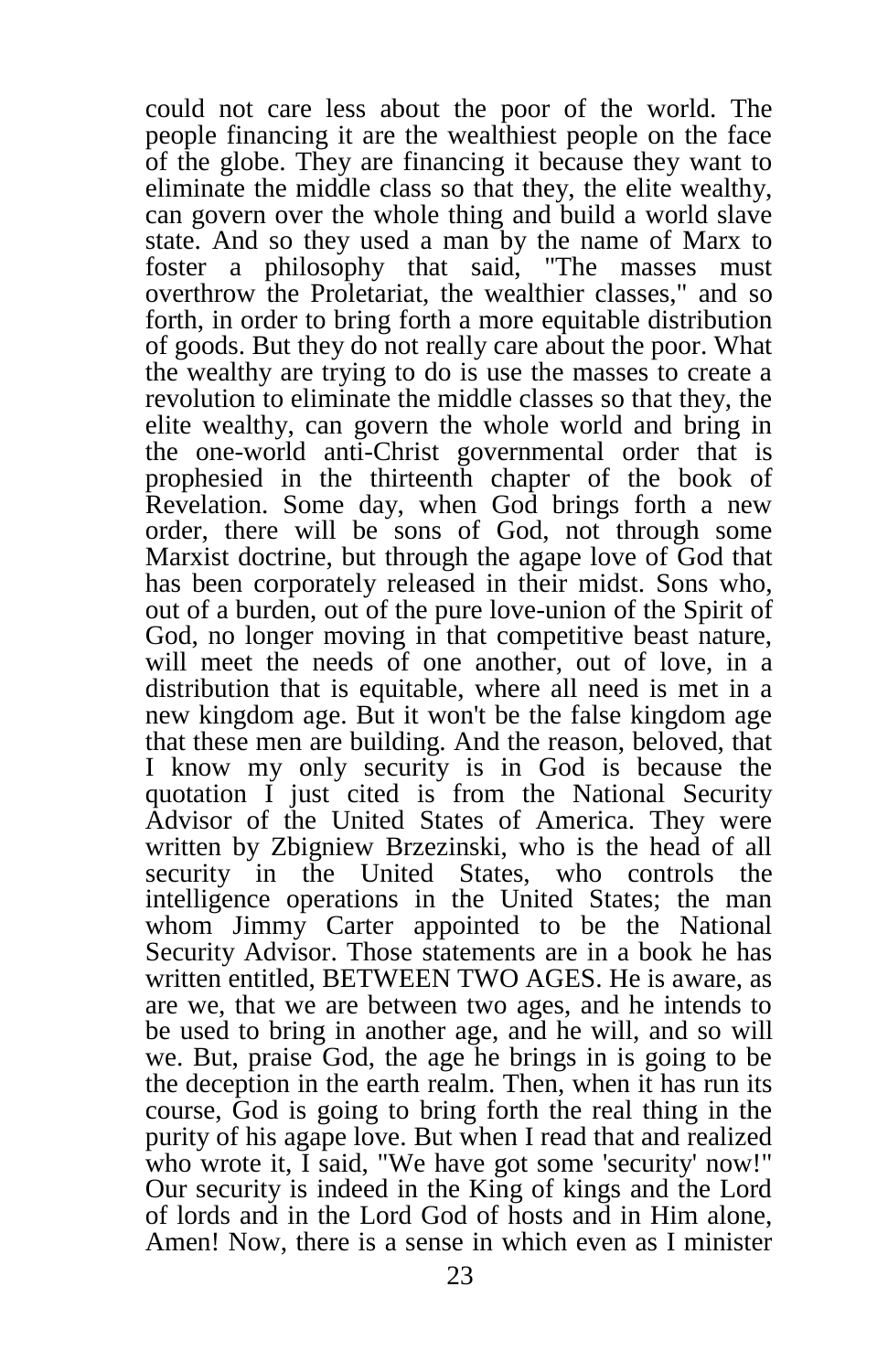these truths to you, there is a partial fulfillment of this scripture that says that mighty angel, that messenger, is going to come and put one foot on the earth and expose what is going on there and put another foot on the sea and expose what is going on there. But one day, when God manifests Himself fully in a corporate, many-membered man and the two witness company, when the feet of this angel messenger are set loose, praise God, this earth and sea are going to be judged.

Now you notice that this messenger put one foot on the earth and the other foot on the sea, and he spoke in a loud voice. It said, in fact, that he cried like a lion roaring. For a long time I have wished I could be more soft-voiced. Every time I try, I get excited and the softness goes away, but I think one reason it said this messenger cried with a loud voice is because at least part of his message that exposes the earth and the sea has to be in a pretty loud voice to shake and cut God's people loose from the false security we all tend to keep looking for in the earth and in the sea. We, the elders in Lubbock, were recently led by the spirit of God, by a sovereign dealing of the Spirit in our midst, to become burdened to start a Christian school. One night, during a season when I was home in the local assembly in Lubbock, I felt a burden to tell the people, "Do not think the Spirit of God is leading us in this direction because the word that He has given us on education has in any way changed. It is not because the word has changed that He is leading us in this direction. It is because of the validity of that word that He is leading us in this direction." One of the sisters in our assembly in Lubbock who had been taking a course in education over at Texas Tech came to me one night after the service and said, "You know, Brother Joe, as I took this course over at Tech, I came to understand for the first time the real validity of Brother Sam standing on a platform and saying that the whole educational system as the world has known it is of Lucifer, because when I studied it, I saw that it all went back to the concepts of Aristotle and Plato and of men like John Locke and Rousseau, who were absolutely sick, and men like Voltaire, who were demon-possessed, and another guy who came along in modern times by the name of Dewey. I saw the philosophy of every one of these men was tangled up in the humanism Brother Buddy Cobb preaches about, and I saw that they were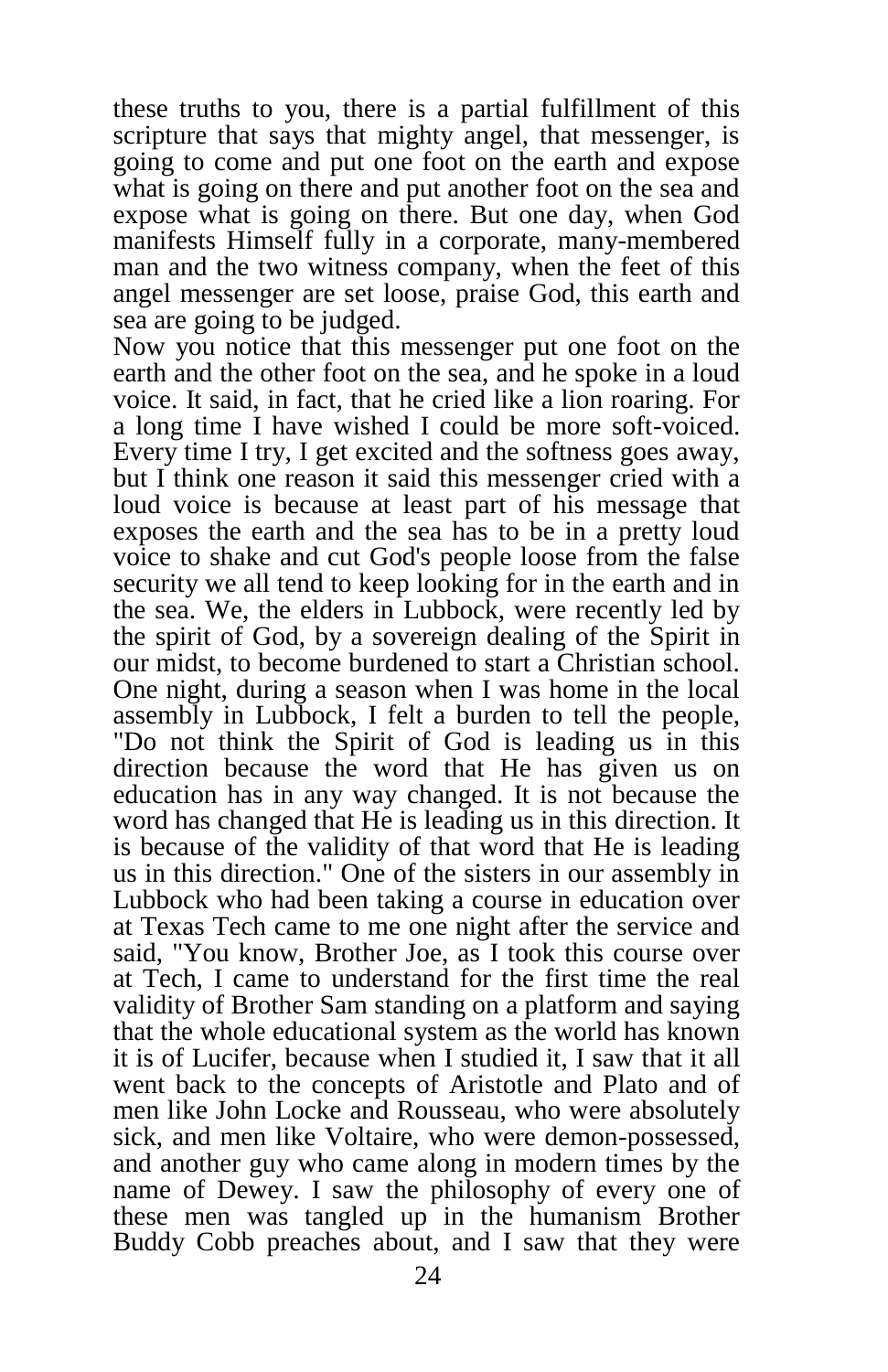inspired by demonic powers, and for the first time I could fully see the reality of that word that the whole thing out there is of the enemy." It is not that we were ever really against education, per se. You want to be as educated as you can become under the leadership of the Spirit of God and advance and grow and understand in the mind of Christ. It is simply that we are against that carnal, Luciferian, natural, temporal educational system that is leading them into the pit.

By the way, they now have a thing in addition to the sex education you have heard about. It is called thanatologydeath: education. In these courses, young people are taught, "You are growing up in a world that, despite the fact that the baby boom has stopped, is going to be overpopulated, and therefore we are coming toward an hour in the new social order when, as people reach a certain age and are no longer useful to society, the best thing will be to remove them from the scene." They are given, first of all, a role-playing incident where seven of them are in a life raft where there is only room for six, and the safety of six depends on eliminating one. Then they are given different characters in that raft, one of whom is a drunken preacher, to try to decide which one should be eliminated. Then there is another role-playing incident where grandmother has gotten to be eighty and she is not very healthy. She is no longer useful to society, and those little children, somewhere around sixth or seventh grade, gather around grandmother to say goodbye to her before she is removed. The beast is moving out there to imprint his image, his nature, his concepts in the minds of the fallen humanity of the sea, and it is because the word we have heard on education is true that God is burdening us to bring forth the pure thing by the spirit.

Even what they have out there in the earth, the socalled Christian church schools, are getting worse, and they are not going to be protected when the government really closes in because the Supreme Court of this country has said, "We are only going to protect your freedom-of-religion rights (according to the First Amendment of the Constitution) if you can prove to us that the matters of religion are to you a conviction. And most of those Christian schools out there in the system do not stand up to that kind of requirement.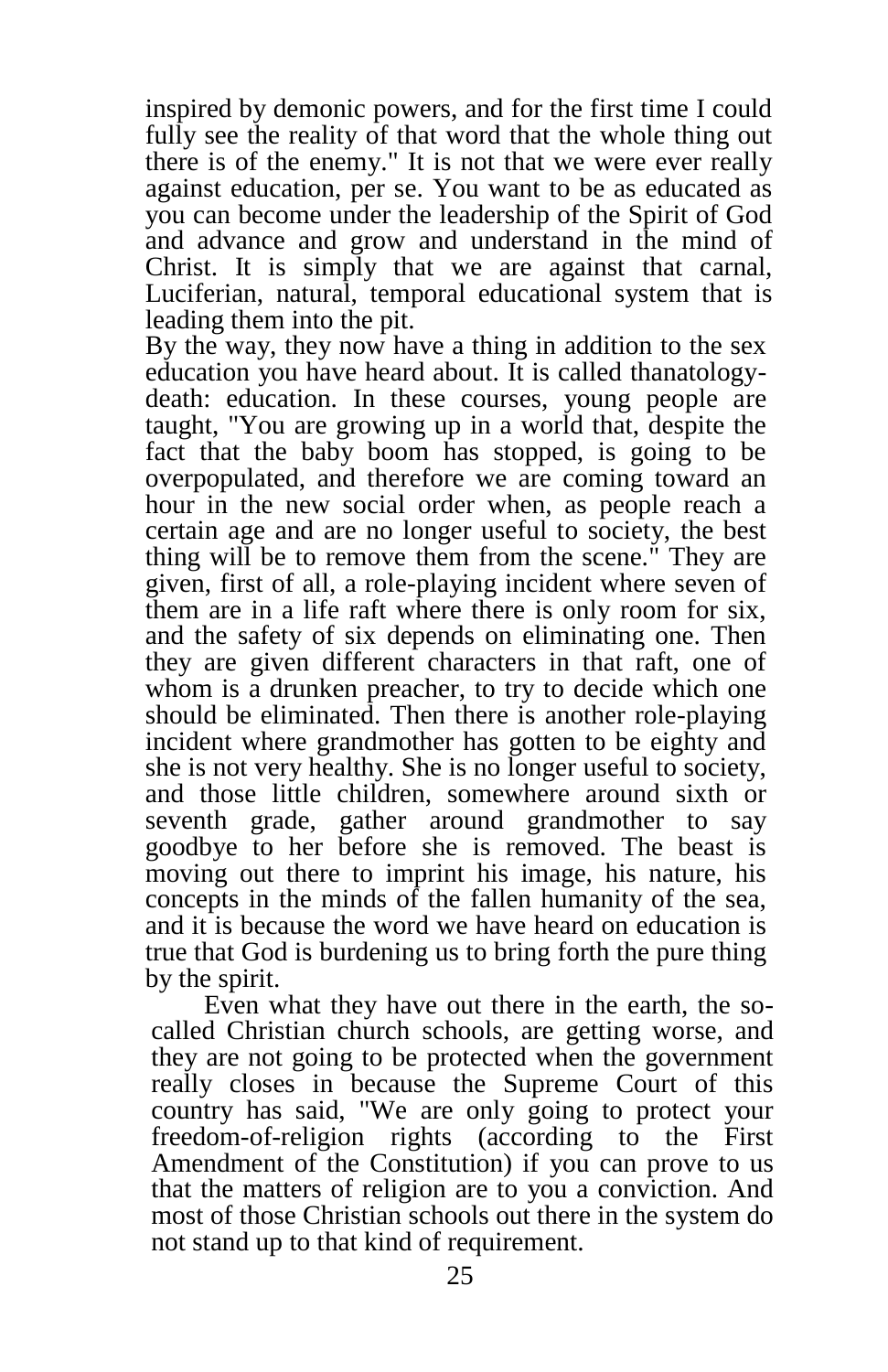Some of you have heard the David Gibbs tapes and how one pastor was in a courtroom and said, "We have a school as part of our church because we do not want our children exposed to the violence and sexual sickness that is in that school, that public school, that Philistine school!"

The lawyer said, "Well, tell me something, Pastor. Do you have a television set in your home?"

"Yes."

"And, of course, you spend time watching that T.V., sometimes with the children there, don't you?" "Yes."

"Tell me something, Pastor, are there any programs on that TV. that are violent?"

"Oh yes, it is terrible!"

"Are you always able to get your children out of the room before that violence comes on?"

"Well, not always."

Tell me something, Pastor. Are there any obscene things, what you consider obscene, unclean, sexual scenes on that television set?"

"Oh yes, some of the programs are horriblel"

"Uh huh. Tell me something, Pastor. Do you have a fine tuner on that T.V., a thing you can turn to make the reception just absolutely perfect?"

"Yes."

"Well, that is very interesting, sir, because you have just told me that, at great expense, amounting to hundreds of dollars, you are bringing into your own living room the kind of material that you claim you object to your children being exposed to in public school!!"

You see, beloved, it won't "wash:' It is not going to stand up as a matter of conviction, and therefore, God is having to call us to be separated from that thing, and it is taking a deep dealing of the Spirit of God to cut us loose from the earth, from the sea.

And, it says, that when this angel cried, seven thunders uttered their voices and John said he got ready to write down what the seven thunders said, but when he started to do that, there was a voice from heaven that said, "Don't write it down. Seal up those things which the seven thunders uttered and write them not." Those seven thunders, 1 believe, represent the total, full unveiling of the mystery of God, which God did not have all written down in the letter of the word in this book, but the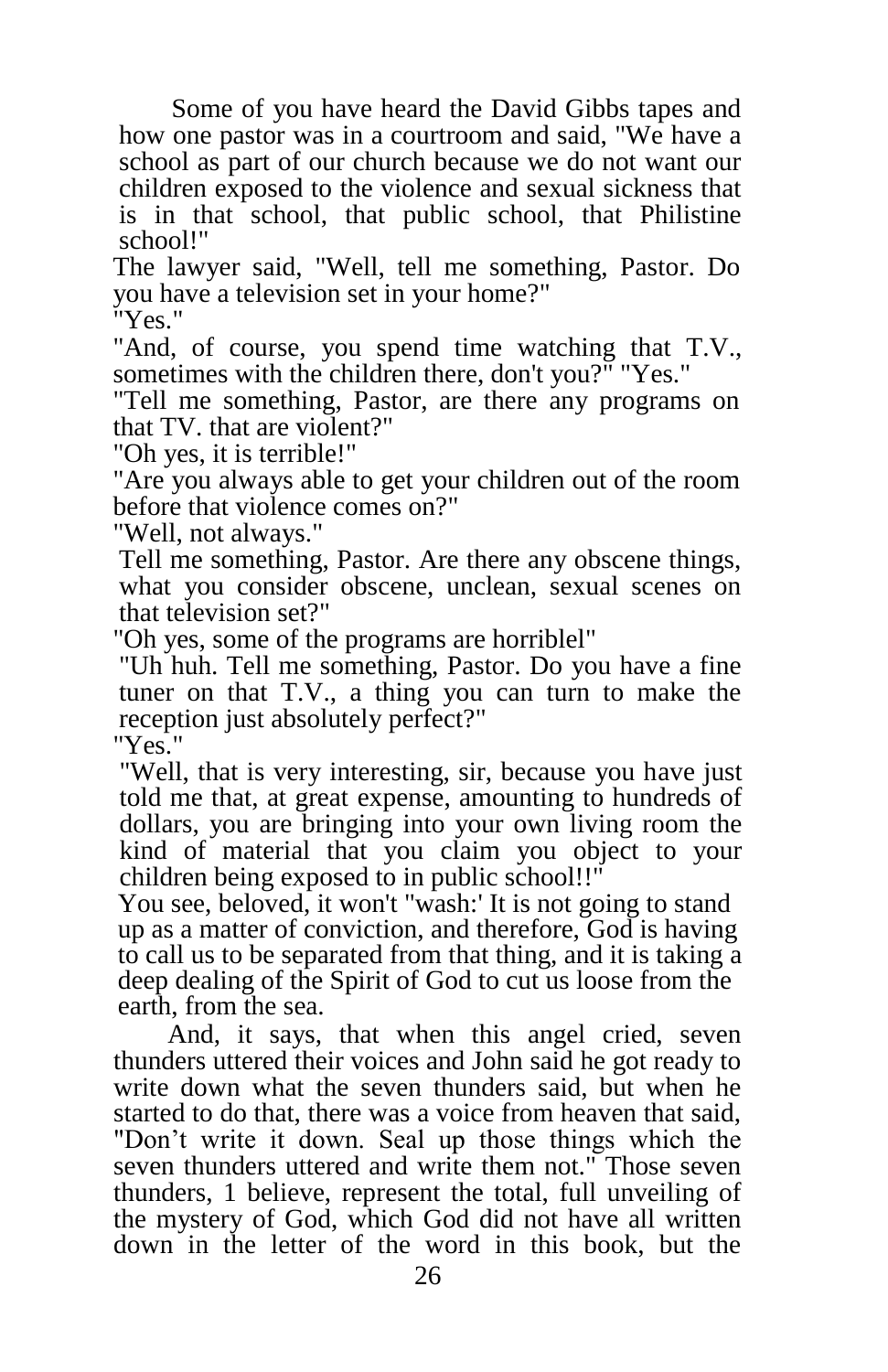fullness of that mystery is being unveiled through a corporate, many-membered messenger, through the part of this angelic messenger that comes at the end of the age. 1 noticed that Brother Eli Miller said the other night, "I don't want to steal Brother Buddy's thunder." You know that angel messenger is thundering in this hour, and there is a shaking that is going on all around us. 1 can tell the Lord is closing in, mountains are exploding, and I understand that Mt. St. Helen's did just that again this morning, which is a type and a shadow of, I believe, the wrath of God, being absolutely pushed to its limits until finally it explodes. We sat here on the platform this morning, and all of a sudden I thought that I had suddenly gotten a nervous stomach or something. Everything seemed to be rumbling, and I thought, "My Lord, I'm going to faint. What is happening to me? This is it!" And then I realized that it wasn't something in here. It was something out there, and there was an earth tremor that shook and had that microphone swaying for about four or five minutes. Brother, the mountains are exploding and the earth is shaking! I turned around to Brother Eli Miller and said, "I think I had better catch the next plane back to Lubbock and pray for you guys. You might have an earthquake here." There is still that fearful old nature in me that would rather not be caught in the midst of the battle, but, beloved, the word He has given us, and is giving, is to prepare us for this great latter-day battle, and the seven thunders are being uttered.

And it says this angel stood on the sand of the sea and on the earth and "lifted up his hand to heaven and sware by Him that liveth forever and forever, who created heaven and the things that therein are, and the earth and the things that therein are, and the sea and the things that are therein, that there should be time no longer." But in the days of the voice of the seventh angel, when he shall begin to sound, the mystery of God shall be finished as He has declared to His servants, the prophets, and I believe that angel is beginning, by the anointing of God, to sound. I will talk in a minute about what the Greek here really says, literally. You have a many-membered messenger that for some time has been declaring to you that you had better get out of the temporal time realm and quit centering your life in the temporal and yield to the dealing of the spirit of God, to rise up in the heavens and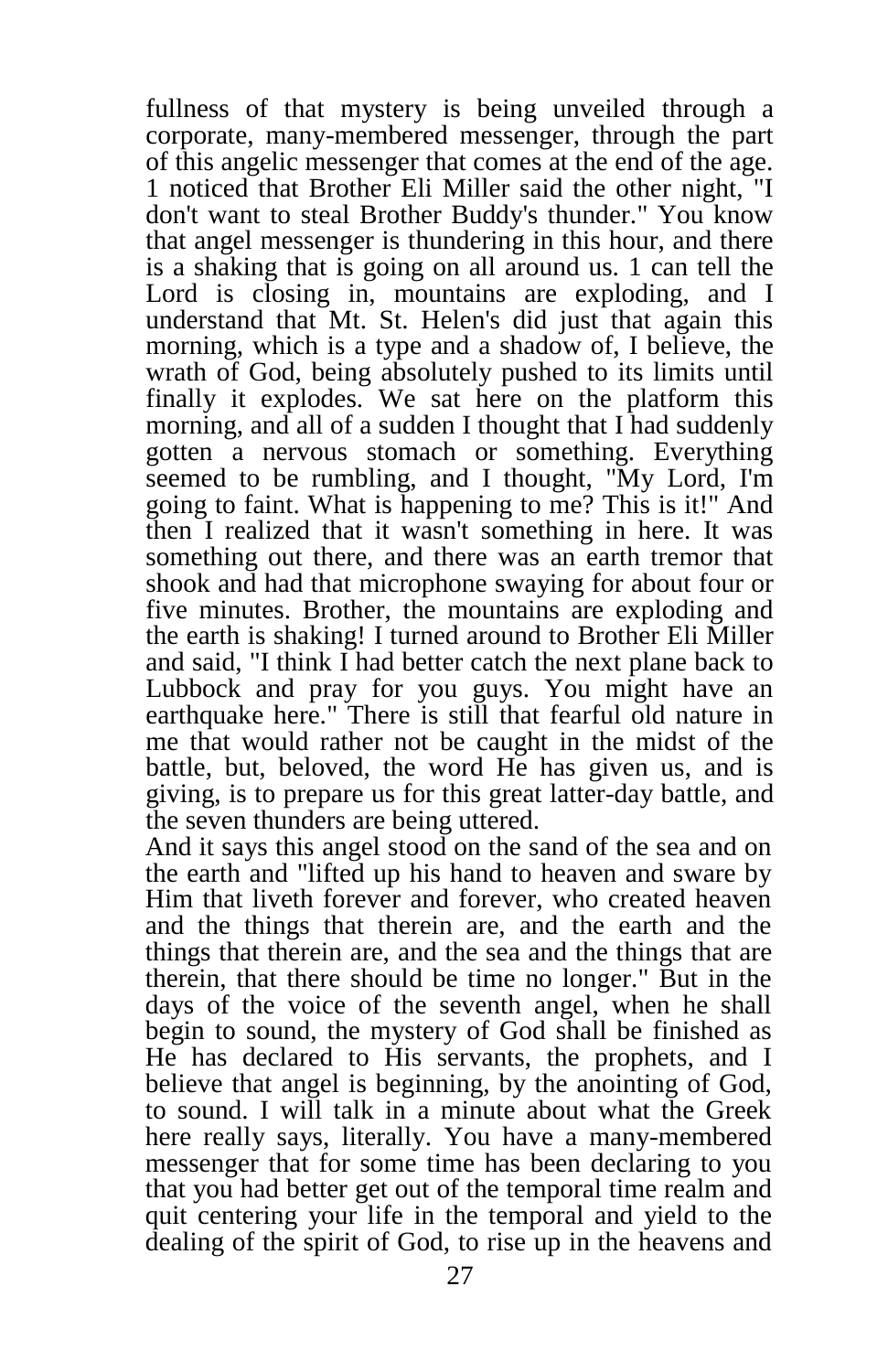get an eternal vision. We are moving toward an hour where, for us as a people, temporal time as we have known it is to be no more; that you are no longer to think of yourself as a temporal, carnal being, observing birthdays and having beginning of days and end of life, but begin to get a vision of yourself in the spirit, as an eternal spirit-man, called to live and soar in the heavens; called to manifest the realms of eternity without beginning, without end, manifesting the nature and the life of the eternal one; no longer bound by the carnal, low, fleshy, temporal things of the earth but, for you, time shall be no more. God give us grace to begin to live and walk in the reality of that, but the literal word there in the Greek (a better translation of it) is the word "delay," and what it is really saying is that from the time that the seventh angel begins to sound, there will be no more "delaying."

1 have been thinking how, as Brother Buddy Cobb said, "God is still having to instruct us in so many realms." Do you know why? Most of the walking-truth we have heard we have said "amen" to, but we have wanted to delay it. We have said, "Yes, some day I must manifest that, some day I must **die to self**, some day I must let Him really deal with me, and that is a wonderful revelation. I will put it on the shelf for when God gets me ready some day." We seek to postpone, postpone, delay, delay, delay. Only now, what I am hearing today is the word of a trumpet message that is saying, "You had better quit delaying, because God is not going to wait for you any longer." God is not going to delay things any more from the time that this messenger begins to sound. When the trumpet is sounding, "delay" shall be no more, and God is saying, "I am going to finish the mystery of God which I am declaring through my servants, the prophets." So many live under the illusion that things are just going to go on and on and on. Next year will be like last year and the year after that and the year after that and the year after that and the year after that, but you begin to wake up to realize it isn't going to be that way when mountains start exploding and sending volcanic ash through the air, when suddenly Miami is in the midst of rioting and flames, when a Cuban dictator who said four years ago, "We are going to take the war of revolution to the streets of America," and now four years later the prisons of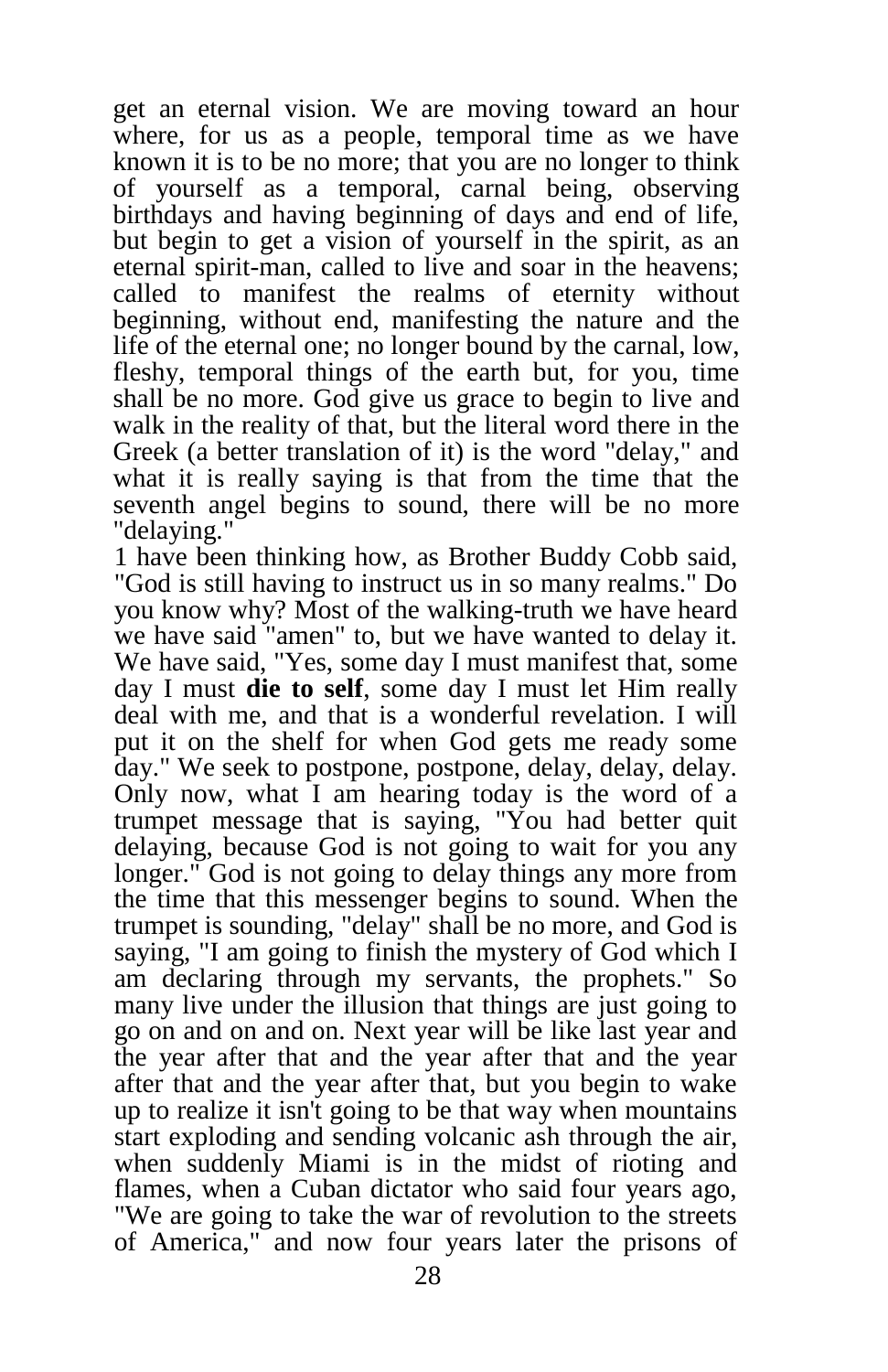Cuba have been emptied, in the same way that the Trojan horse in the old days with the soldiers inside of it was brought right into Troy, an army of them, massing on the shores of Miami. You begin to realize next year isn't going to be like last year and the year after that, and the year after that, and the year after that, and you begin to suddenly realize that all the carnal, temporal things you are hanging onto amount to absolutely nothing! When you begin to get the vision of the realms of eternity, you begin to realize that all the struggling and strivings of your flesh man, its ambition, its desire for this and that and the other thing, are suddenly beginning to be consumed by a fire that is going to show their true worth to be absolutely zero and that the one thing that you can have in that hour that can enable you to stand is His nature within you, His spirit coming forth. Your only hope is this angel clothed with a cloud, this corporate covering, this fellowship that is to be brought and deepened into the reality of the agape love of God that will enable you to be in the company that stands in light in the hour when the darkness fully sweeps across this earth and many just presume it will go on as it has. The word says time is not going to be delayed any longer.

I have been thinking of how in 1976 in December in the Lubbock convention, Brother Sam Fife stood before that convention on the first night and said, "The word that God has given me as the theme of this convention is: 'Evening shadows have begun to fall.' " There was a sister in the East on a farm who had not been to that convention and who had not heard the tapes of that convention, and about one month afterward, not even knowing what the theme was, she came to me with a dream , and in that dream she heard the words, "Evening shadows have begun to fall." Yet many sat in that whole convention and listened to that entire word and walked out of there thinking, "Next year will be like last year, and the year after that and the year after that," but you know something, some of the child education bills he warned against in that convention are law now. The inflation that he warned about in that convention has shot up to 19%. The domino theory that he warned about in that convention of Marxist Communism under its satanically inspired power, marching into nation after nation after nation and causing one after another to tumble has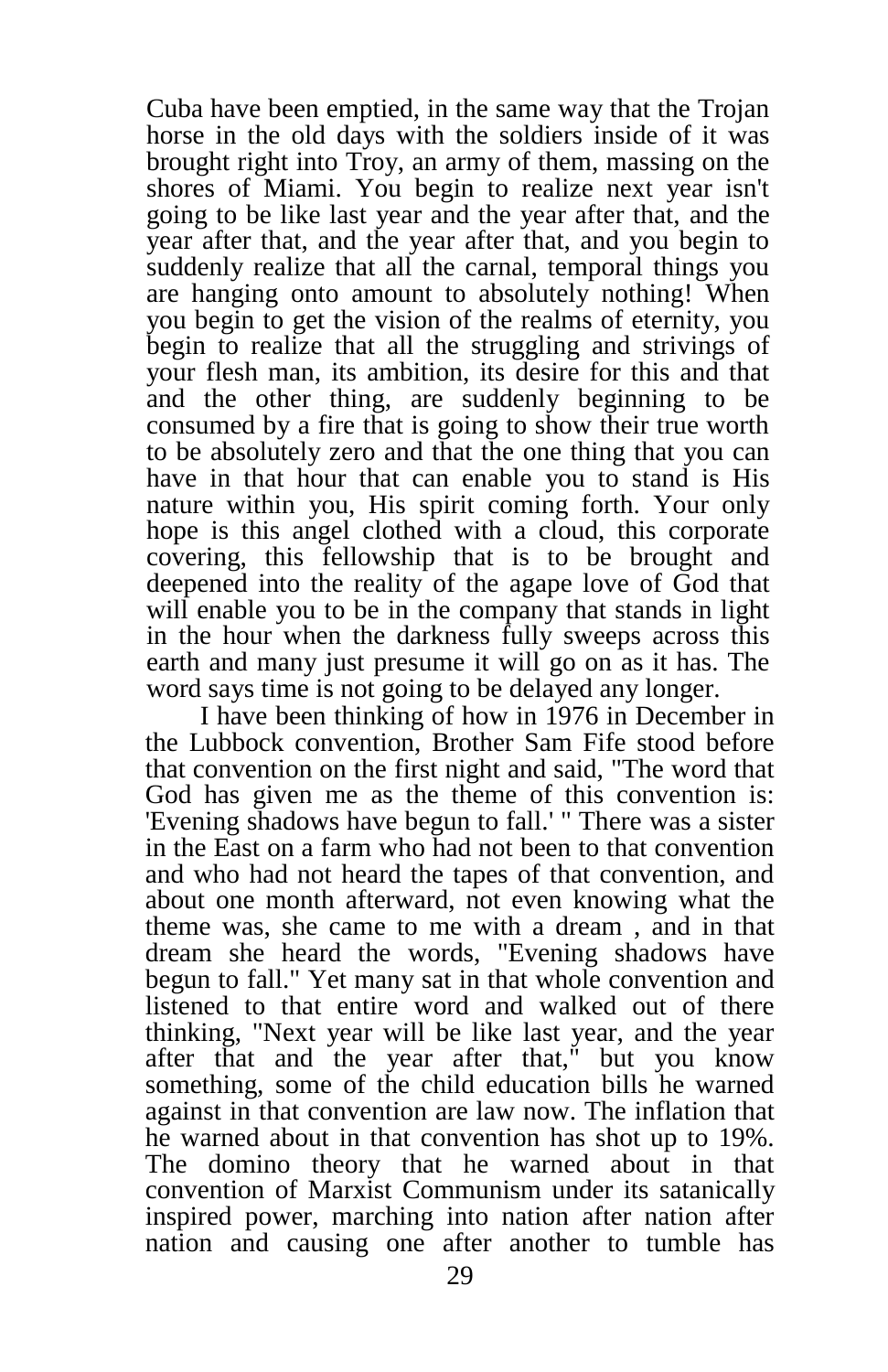progressed. In three and one-half years, Afghanistan is gone and the next thing you know Iran is going to be gone, because that is what that whole thing is really all about. Eventually they will take it over and they are marching and marching and marching and now they are even on our shores, through these masses that have just come in. When I was down in Peru and Ecuador along with some of the other ministry back in January this year, I could see signs of the consistent progress of the thing marching, marching, marching, and things are not as they were three and one-half years ago. They are not even the way they were one year ago, and they are not the way they are going to be next year or the year after that or the year after that or the year after that, because the plan and the purpose of God is progressing, and the dealings of His permitting the antichrist spirit to progress in His plan out here is going on. Now, it is not anything to make us afraid. We can abide under the shadow of the Almighty, we can be encompassed about with songs of deliverance, we can rest in the security of His love as long as we are walking in obedience to the leadership of His spirit. There is plenty of time for Him to finish the work, but there is not plenty of time to get out of the spirit and go our own way and say, "Me and Jesus have got our own thing going, me and Jesus got it all worked out, just me and Jesus got our own thing going, we don't need anybody to tell us what it's all about." The problem, beloved, with that, is that He is not going to go along with your "own thing." He is only going to go along with His own thing. Therefore, we have come to that time when we must face the seriousness of the fact that soon time shall be no more and his message, this messenger, His word is going to be finished, and He says, in verses 8-10, "The voice which I heard from heaven spake to me again and said, 'Go and take the little book (containing the revelation of God) which is open in the hand of the angel which stands upon the sea and the earth.' And I went to the angel and said 'Give me the little book.' And he said unto me, 'Take it and eat it up, and it shall make thy mouth sweet as honey.' And I took the little book out of the angel's hand and ate it up; and it was in my mouth sweet as honey: and as soon as I had eaten it, my belly was bitter."

The Spirit is telling us that as that time approaches, we are going to have to eat and digest this word to which we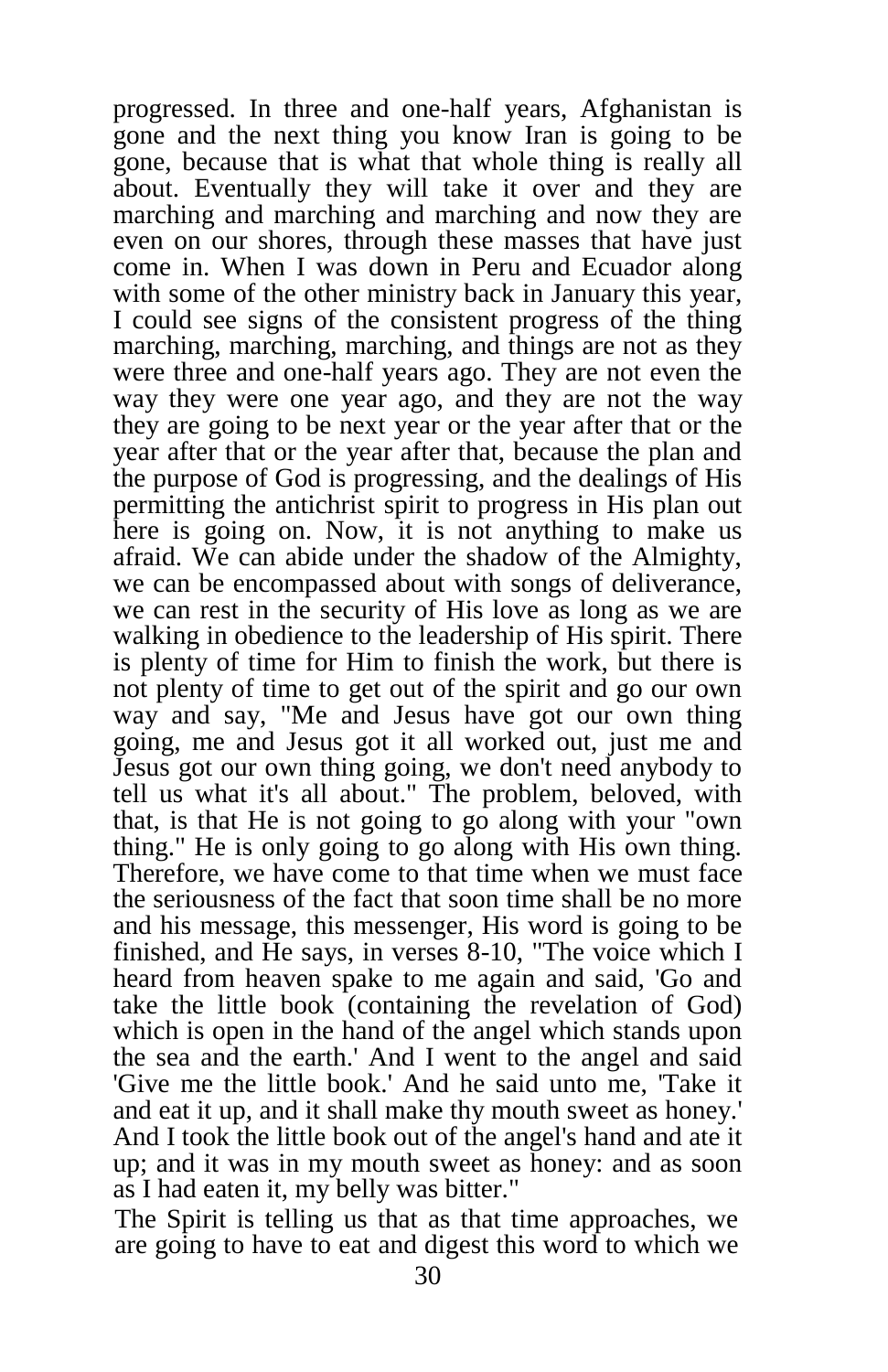have long said "amen," and when we do, we will find that it is a word that is very sweet to our taste when under the anointing of the Spirit of God in these conventions. We are listening to it, but when God then puts us through the trials and testings and dealings and shakings of the Spirit in order to enable that word to be digested and become a part of us, we find the digestion process can get pretty bitter as He demands that we eat the word. But this is what I see really happening beloved: We are in an hour where there is a people beginning to eat and manifest this word. I was thinking of something as I listened to the truth on "love" in this convention. Recently we had a local elder in Lubbock get up one night and minister a very clear word, a brief, but good, solid word on I Corinthians 13, laying out all the principles in that chapter that are the manifestation of the attributes of God's love. I was impressed by the clarity and truth of it. As I sat there, the Spirit of God was speaking to me, and I was thinking how very often over all the years of walking in God many of us have heard love preached, love, read 1 Corinthians 13, and have seen that the One who loves is never seeking His own and is never puffed up. We have seen all those things and said, "Yes, that is the love of God that has got to be worked in me." And we see those attributes, and then we strive to fulfill them and find we cannot, because no matter how many sermons you hear on it, no matter how well you might memorize that chapter, for that love to be real, your nature has to be changed. Jesus did not perfectly manifest the love of 1 Corinthians 13 because He had a bunch of principles memorized. He manifested it because it had become His nature. Every creature, of necessity, manifests the nature that is within him, and God said to me that, for that ever to really be in you, there has to be a purging, burning fire, the fire of testing and tribulation; and finally the fire on the altar of incense as you offer yourself completely, even the Christ-nature in you, and you are swallowed up in His love. That fire has to first come and begin to burn within us, to purge this carnal, fleshly, selfish beast nature. Until that fire begins to work in you, after your Baptism in the Spirit, you are not capable of loving anybody but yourself. All that fire does in its very beginning is a burning, purging work to begin to manifest something of the nature of His pure spirit-love within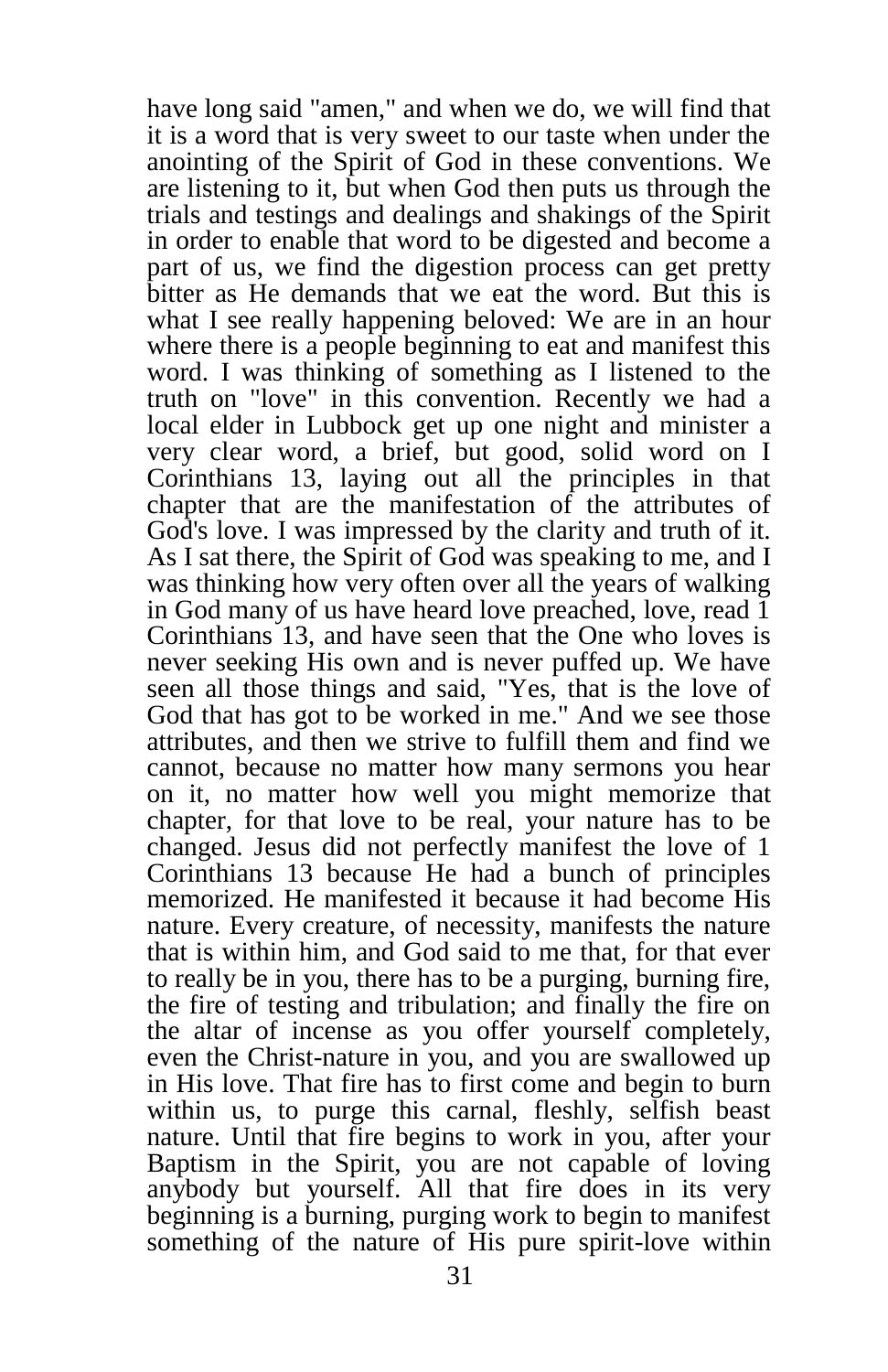you, so that, praise God, you begin to become concerned, in some measure, about that which is outside of you. I received a letter recently from an elder up north with whom I had counseled at the last Bowen's Mill convention concerning various people who are on the farm where she is an elder. She was still corresponding about some of these needs, and in the letter she said, "I am constantly amazed at the depth of your concern for God's people." I looked at that and thought, "Me?" In fact, I picked up the letter and said to my wife, who was standing nearby, "Hon, do you think I have a deep concern for God's people?" She said, "Hmmm." And I said, "Well, I want you to read this." And I read the words from the letter and said, "That blesses me a little, that encourages me some." And I stood there saying, "I'm amazed at my concern for God's people." And my wife said, "I can tell her something else you are very much concerned about," meaning myself. You know, so often, after I have ministered the word, which has supposedly been a selfless impartation of His life, I ask my wife, if she is home or if she is in the room after I get back to the house, "Now, was that word anointed, was that alright?" It is not really that I am that concerned that the anointing fed the people, as I am that the anointing came through me to feed the people!

So, you see, that fire must burn, beloved, in order to at least get you beyond the boundaries of self, in some measure, of beginning to love Him in one another, beginning to pour out a concern that is outside of you. But then that fire is going to keep burning because, ultimately, your calling is to manifest the redemptive love that will reach out even to those who despise you and persecute you and say all manner of evil falsely against you for His sake. Now there is only one way God can work that in you, and that is to set up the circumstances where those around you despise you; where those around you speak evil falsely against you; where those around you begin, through the spirits that are working in them, even though it may be unconscious, to come against the life that is in you; and as that fire burns, there has to be that work to discover a certain truth which is:

When Jesus died on the cross of Calvary, water poured out of His side as He was wounded there. Let that love be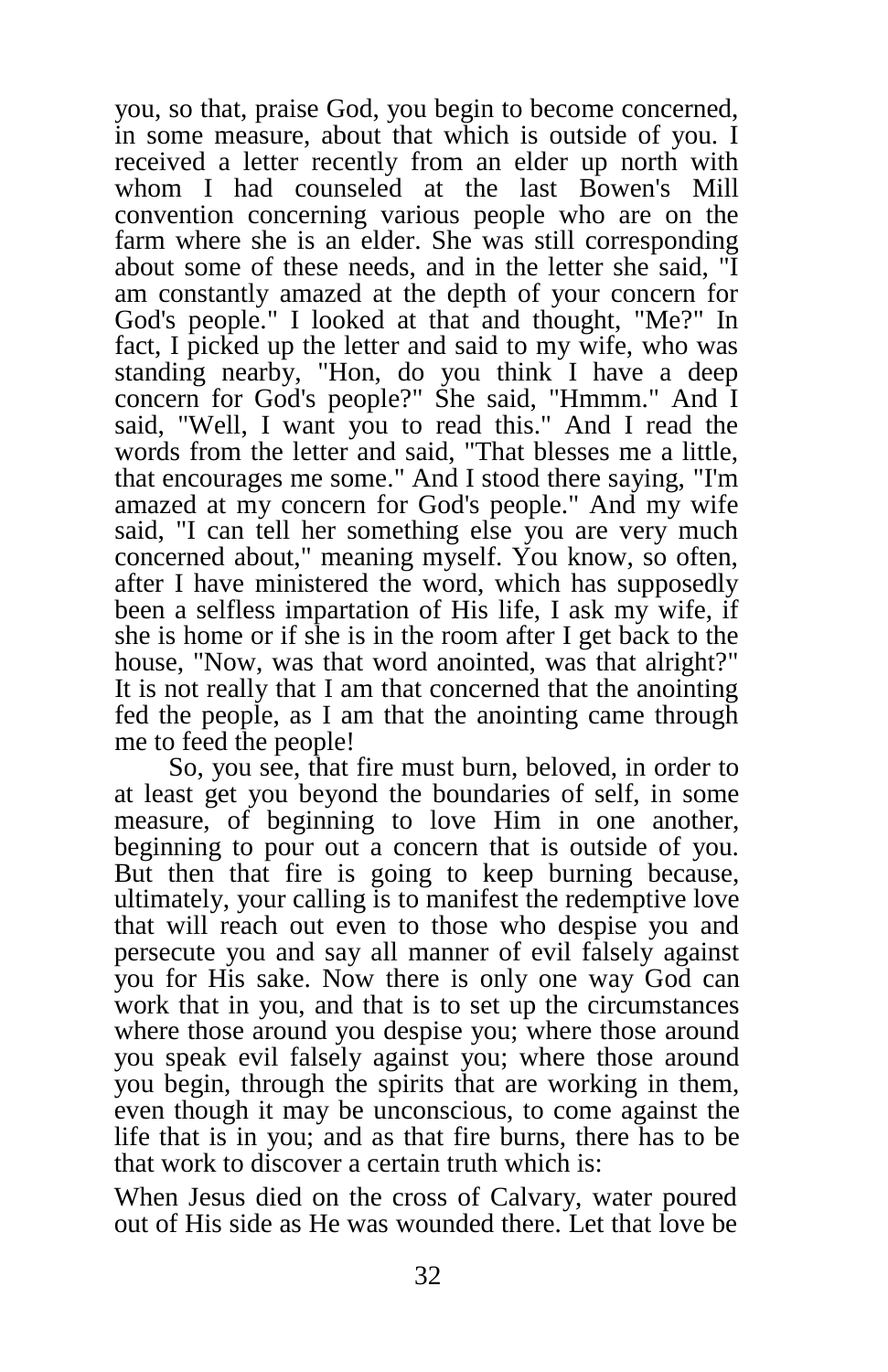worked in you so that when your enemy comes against you, the wound in your side will reach out and send the water of His love and His word, to reach right back out to them and draw them back into union with your spirit, letting that wound in your side simply be an open door to not allow yourself to be divided from them in the spirit. Only then does that redemptive love begin to burn within you, till you have the nature He had and you can say, "Father, forgive them, for they don't know what they do." Or the love that Steven had, saying, "Father, hold not this sin to their charge." That is redemptive love. It is not going to be worked in you by your just knowing the attributes. It is going to be worked in you by the dealing of His spirit, by the purging fire of testing and tribulation, by the fire that burns on the altar of incense where you offer even that Christ nature within you to be consumed and to be swallowed up in His pure agape love. But do you know something? I am seeing that word begin to be digested in some saints.

Many times during the last two or three years of his life, I remember Brother Sam Fife ministering and saying, "Do you know, some day in these bodies and on these farms the love of God is going to become so powerful and real that you'll just step on that farm and the love of God will be there so thick you can cut it with a knife, and you'll hardly be able to stand the love that is in those places." He said, "You'll even find yourself wishing somebody would get out of the spirit just so we could remember what it was like in the old days!" And you know, when he ministered that, I would sit there and say, "God, help me believe that!" I would hear him ministering that, and I would look at the messes that we had around us in some of these places (and we still have some), and I would say, "God, I would like to believe that." But, to be honest with you, it was hard for me at that point, other than by sheer faith, to think that was anything but a hopeful pipe dream. But you know something, there is a work of the spirit going on, and I am beginning to see that love show up here and there. Do you know what is bringing it forth? There is also the work of the purging fire, the judgment of God that has begun in the house of the Lord, and I am seeing Him put His finger on vessel after vessel, including ministry and some of the things that we have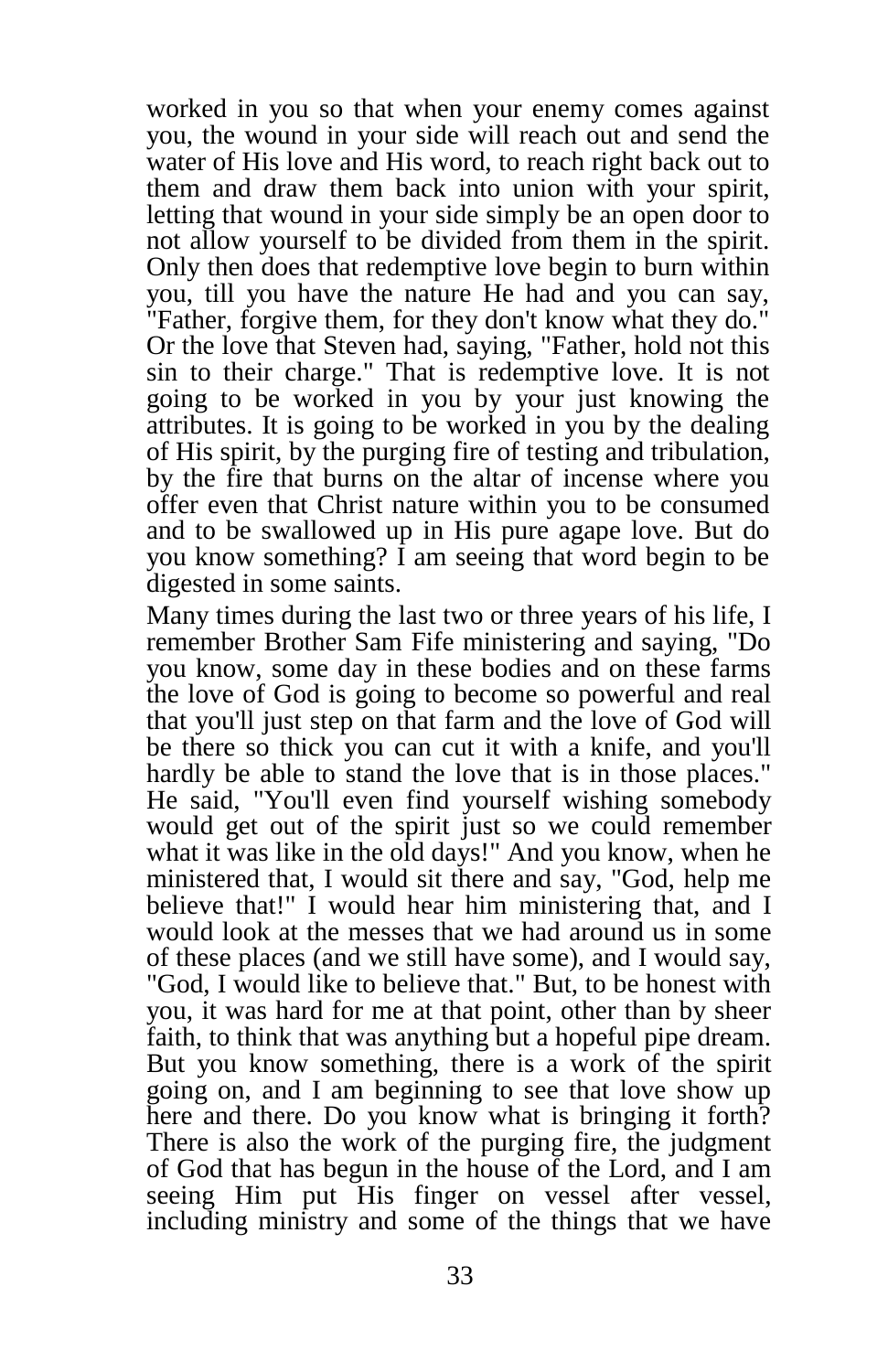harbored all our lives that are in us, like reinforced concrete, and some of the spirits that have been plaguing us from the time of babyhood. He is putting His finger on them and saying, "Either that spirit is going, or you are going, but both you and that spirit are not staying in this house!" I have had Him do it sometimes when I thought maybe I was the one going instead of the spirit, because it is a thing going right to the very root of your being, but, although I have seen a few leave, you know what is happening most of the time; some spirits of the enemy are leaving and some housecleaning is going on, and there is a manifestation of love. I have begun to see it in a few places here and there. I have begun to taste of some of it. I have begun to feast in that garden that is talked about in the Song of Songs, and I am beginning to see the love of the beloved released in the pure spirit realm. And do you know something? I believe that word is going to be absolutely fulfilled!

Some of us had an early morning breakfast recently in the body in Lubbock. Well, I tell you, after Brother John Clarke had finished speaking that morning, there was an explosion of the prophetic anointing of God, and I know Brother Stan Martin, Brother Roy Mears, and others who were there can confirm with me that it must have been something like being in the Upper Room on the day of Pentecost, because the glory cloud, as Brother John Clark can also testify, was suddenly there in that place, and we did not want to walk out of that tabernacle! Brother John Clark, Brother Stan Martin, and some of us just stood around there, fellowshipping and basking in the light and love that was in that place, because that mighty angel is now coming down. God is going to do a work to make us eat this book, but it is sweet to our taste when we hear the revelation. Brother, you hear a word on healing and the power of God to set you free from sickness and give you divine health, and you shout, "Hallelujah!" Then you get sick to see whether you can digest that sweet revelation that you tasted, and the dealing during that time becomes bitter to your belly, sometimes literally, if that is where the sickness is. You hear a word on love, the pure agape love of God, and it tastes so sweet, and you bask in it, and then your brother looks at you the wrong way and your sister says something, and you think, "What did she really mean by that?" And then pretty soon the enemy is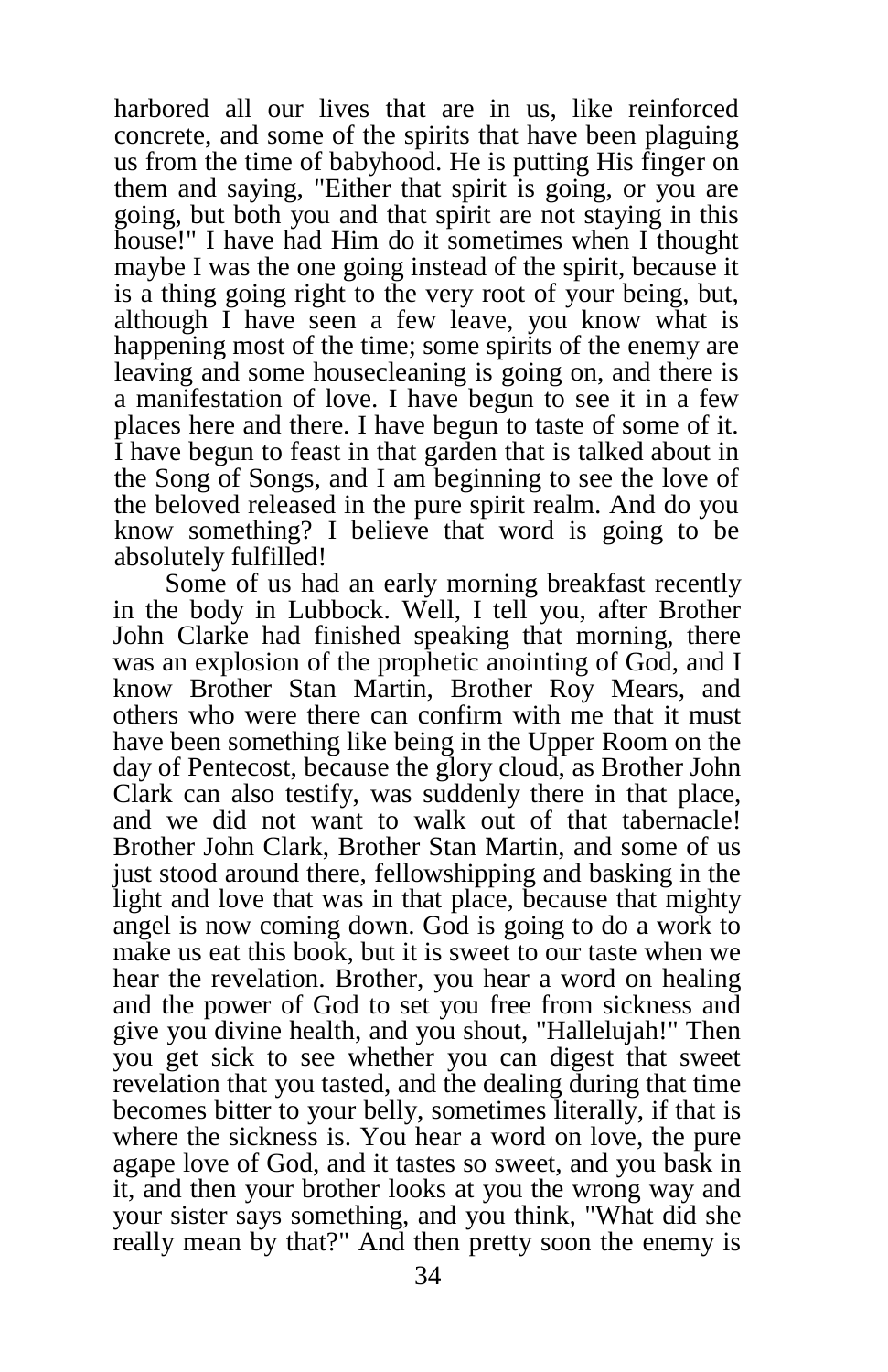beginning to close in on you. As God is bringing you to the place to see if you will digest that word, and that which was so sweet in the anointing to the taste, as God brings you through the dealing to make that word a part of you, it becomes bitter to your belly. But in the end, when it is fully digested, He is going to consume you with His glory and bring you into a new realm, and, finally, in verse 11, John said, "And he said to me, 'Thou must prophesy again before many peoples and nations, and tongues, and kings.' "

You know, I believe the word of God really becomes a part of you, really gets digested, when the spirit of God burns it into your inner spirit man. I believe in memorizing scripture. I rejoice in the body schools and in the church schools where they teach memory verses to the children. In fact, I believe if you are an adult, it is not going to hurt you to memorize scripture, but I hope you are not under any delusion that, just because you have the letter of the word memorized, that means that word is part of you. I heard of a man out our way in Texas recently who has first John memorized, and He can just stand and recite whole chapters of the Bible to you. What he cannot do is stop smoking cigarettes, because, although he has a lot of the word in his head, it has not been burned into his spirit and made a part of him, and the way God really makes that a part of you is to take you through a dealing that makes it a part of your life. Sometimes, of course, God may have you in a meeting, listening to the anointed word coming, the ministry under the anointing, you under the anointing, and suddenly light is given in that word and it becomes part of you. Sometimes God wakes you up in the middle of the night, begins to whisper a word by His spirit to your spirit and make it really light and a part of you; but what usually happens is that He gives you a scripture and then takes you through a dealing.

First Peter 2:24 became part of me years ago. The last part of that verse says, "By his stripes you were made whole." Because I went through a debilitating illness that was very bitter to my belly, I could not digest anything. God finally had me throwaway the medicine and *just*  stand on that scripture for something like seven to nine solid months, until finally the healing He had promised me was manifested, and now I walk around and swallow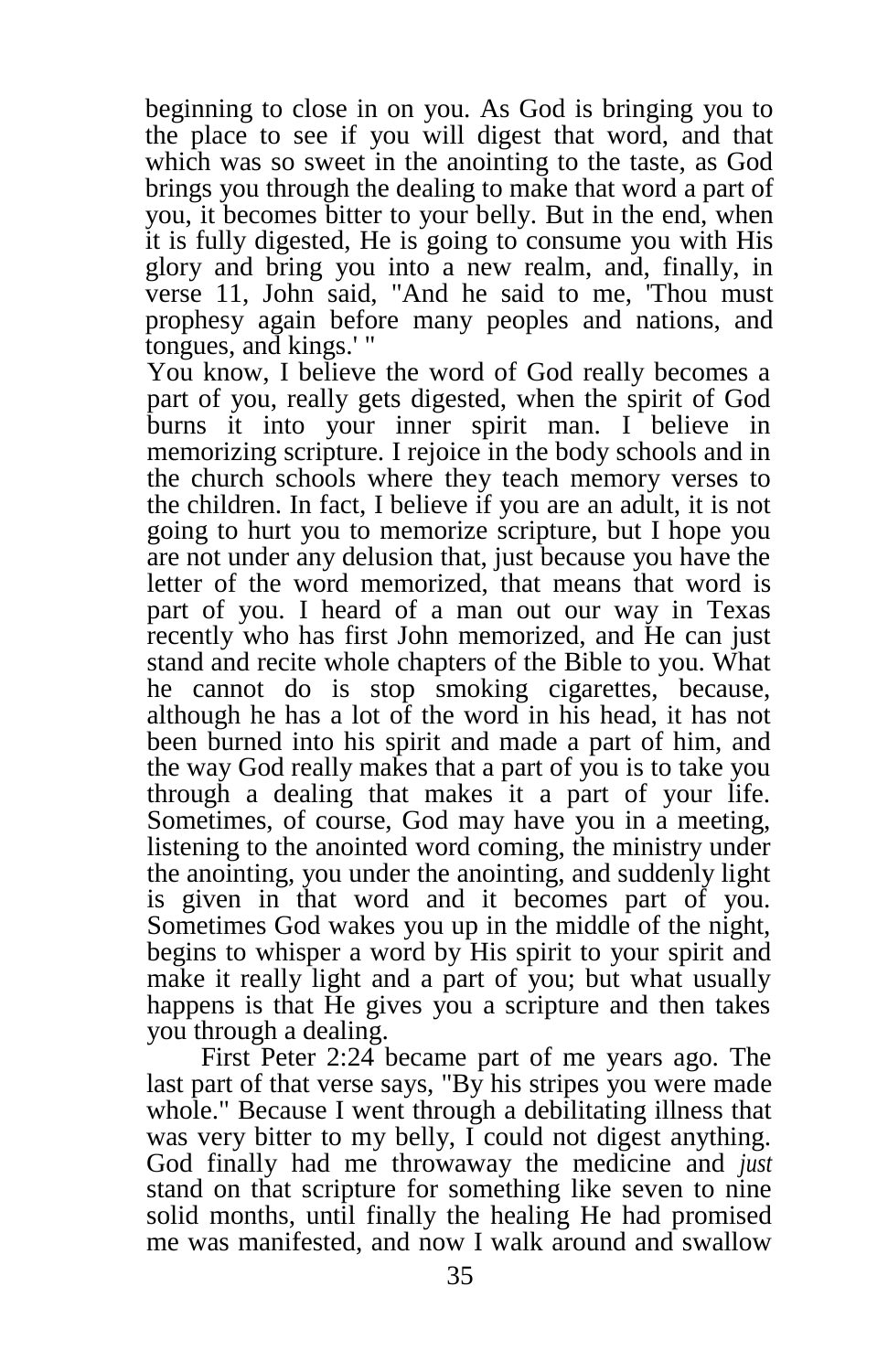hot peppers while people stare at me in awe, because the sickness was taken out from the midst of me where it was, and therefore that word became a part of me.

Whenever I read Revelation 10: 11, I think of a couple of ways that scripture has been made a part of me. Years ago, I was ministering a week of meetings, before I was in this move, in a Pentecostal church on Staten Island in New York. I was there for five nights, and I was teaching on the baptism in the Holy Spirit. On the second night there was a man, probably about 40 years old, who came to me and said, "Brother Joe, years ago when I was a younger man in my twenties, God saved me and called me to the ministry, but later the devil got after me while I was serving God in the ministry and a doorway got open and a spirit of the enemy took over an area of my life, and eventually I fell flat on my face. I lost my ministry, I lost my walk in God, my faith became shipwrecked, and I have backslidden for years." He said, "God told me to come to these meetings, and to seek the baptism in the Holy Spirit, and before the week is over, I want you to pray for me to receive it; but there is one thing that just frightens me almost to death, and that is that now, though I have been blessed by the word you ministered the last two nights, every time that I get on my knees to pray, God gives me the scripture in Revelation 10:11:

"You must prophesy again before peoples and nations and tongues and kings." And I am afraid that if I give my life back to God, if I get baptized in the spirit and give my life back to God, He is going to make me preach the word again, and it was under the pressure of preaching the word that the enemy came in and I fell before!" I said, "Just stay in the meetings this week and later we will pray for you to get the baptism." The meetings were ending up on a Sunday morning. We had a Saturday prayer meeting all night long, and about three o'clock in the morning I was down at the altar in that Pentecostal church praying. I noticed that brother on the other side of the room on his knees, and the spirit of God made me very conscious of him. Suddenly, just obeying the spirit, I got up and began to walk in his direction, and the spirit of God spoke to me one word to tell me what his bondage was. I don't know why, I never told another soul and I never mentioned it to him, but the Lord spoke the word "homosexuality" to me, and I walked in his direction and knelt by him. I put my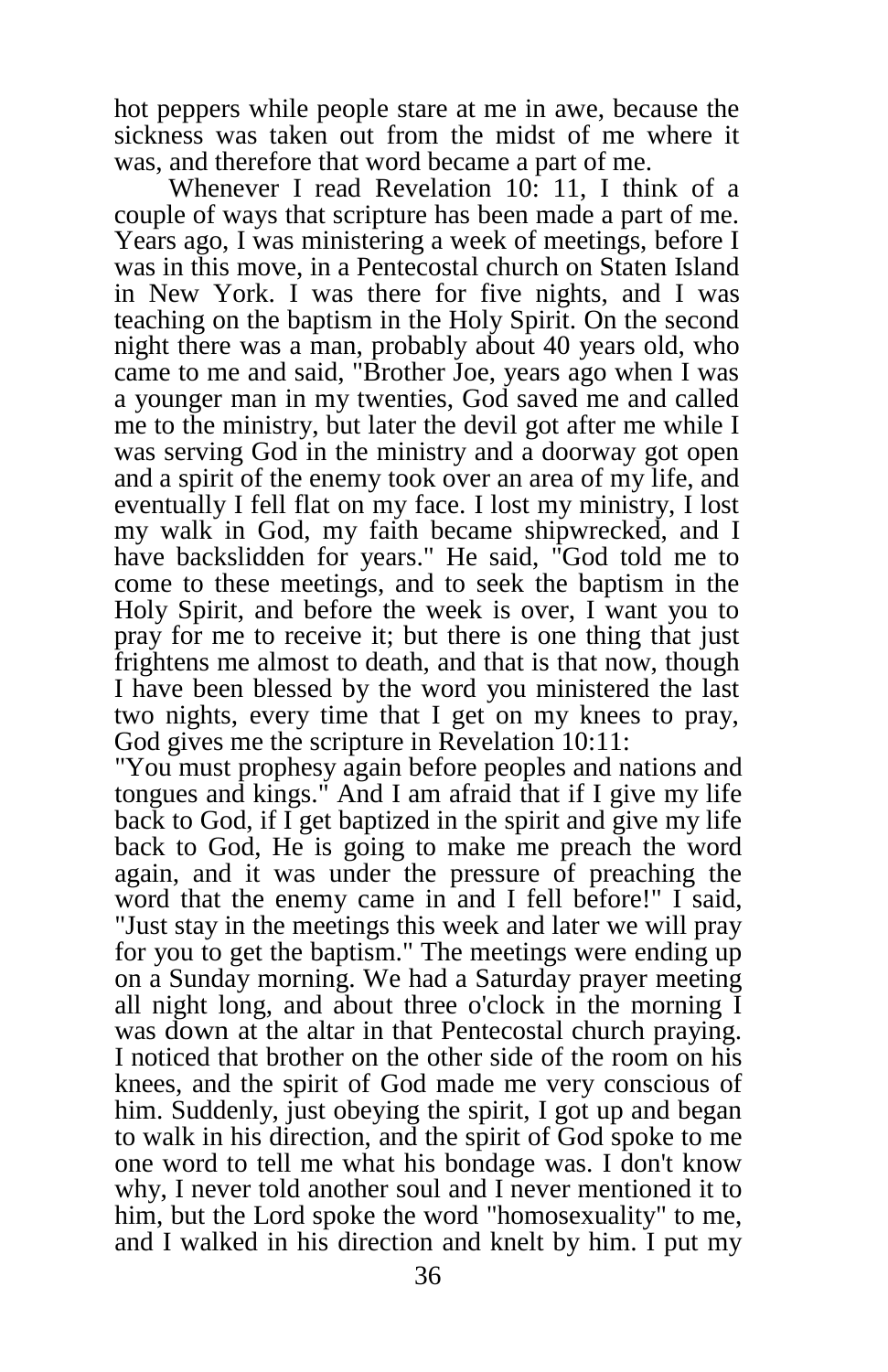hand on his head, just obeying what God told me to do, and suddenly I said, "By the power of the blood of Jesus of Nazareth and in His name I set you free." And suddenly his arms shot up in the air, and a scream like a banshee came out of the depth of his being that practically reverberated and shook that whole building, and when that thing was over, suddenly he had both hands in the air and began to pray in other tongues like a machine gun and began to literally jump around that altar. He began to shout, with the tears coming out of his eyes, "Praise God, I have been set free, I have been set free, I have been set free!" Because of that unforgettable experience, I will never forget Revelation 10:11. But there was something I did not know in those days, because I was a young, eager, zealous preacher with great zeal for the kingdom of God and a lot more zeal than wisdom. (I guess the kind of zeal that sometimes, in our conventions, sends young elders rushing to the pulpit, absolutely sure they have the next line, absolutely sure they must now be heard, absolutely sure they must now carve out a place for their ministry, not knowing that the only way to do that is to let God crucify in you the natural, carnal, ambition for that, and unable to do it even when we tell them that is the way, because it has to be a work of God.)

I had all that zeal, but I did not know that there would come an hour, not many years later, when God would call me to travel, that I would eagerly answer it despite the tearing it brought, and answer it in obedience to the spirit, until at the end of about six months all the soulish enthusiasm for travel would absolutely wear off. I would come to the point where everything in my being completely loathed it and that even the burden to minister the word would become a pressure and a weight, like a noose around my neck at one point, at times making it almost boring, at other times having me wish I could run from the burden of it, until I would have, if there was any way to do it; but every time I did, I , too, would begin to hear Revelation 10: 11, "You must prophesy again before people and tongues and nations and kings," so that God could begin to crucify the natural, carnal ambition and then begin to bring forth a purer burden in the spirit and begin to bring me to the place where I was beginning to be able to minister life instead of just truth to His people. Someday, if God ever allows this ministry to unfold to